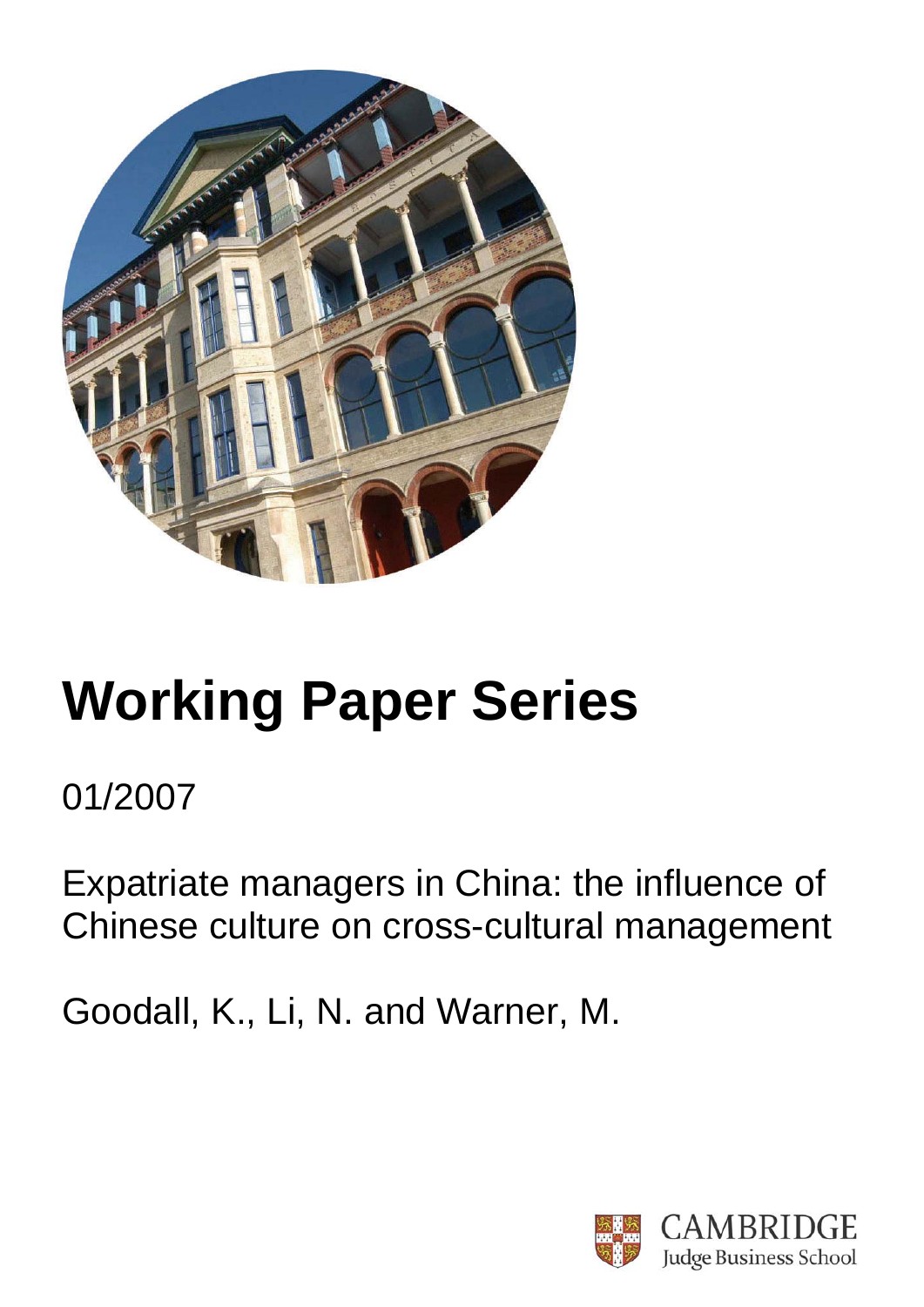These papers are produced by Judge Business School, University of Cambridge. They are circulated for discussion purposes only. Their contents should be considered preliminary and are not to be quoted without the authors' permission.

Author contact details are as follows:

Keith Goodall Judge Business School University of Cambridge

Na Li Powell Tate Weber Shandwick Shanghai

Malcolm Warner Judge Business School University of Cambridge m.warner@jbs.cam.ac.uk

This paper is forthcoming in the *Journal of General Management*.

Please address enquiries about the series to:

Research Support Manager Judge Business School Trumpington Street Cambridge CB2 1AG, UK Tel: 01223 760546 Fax: 01223 339701 Email: research-support@jbs.cam.ac.uk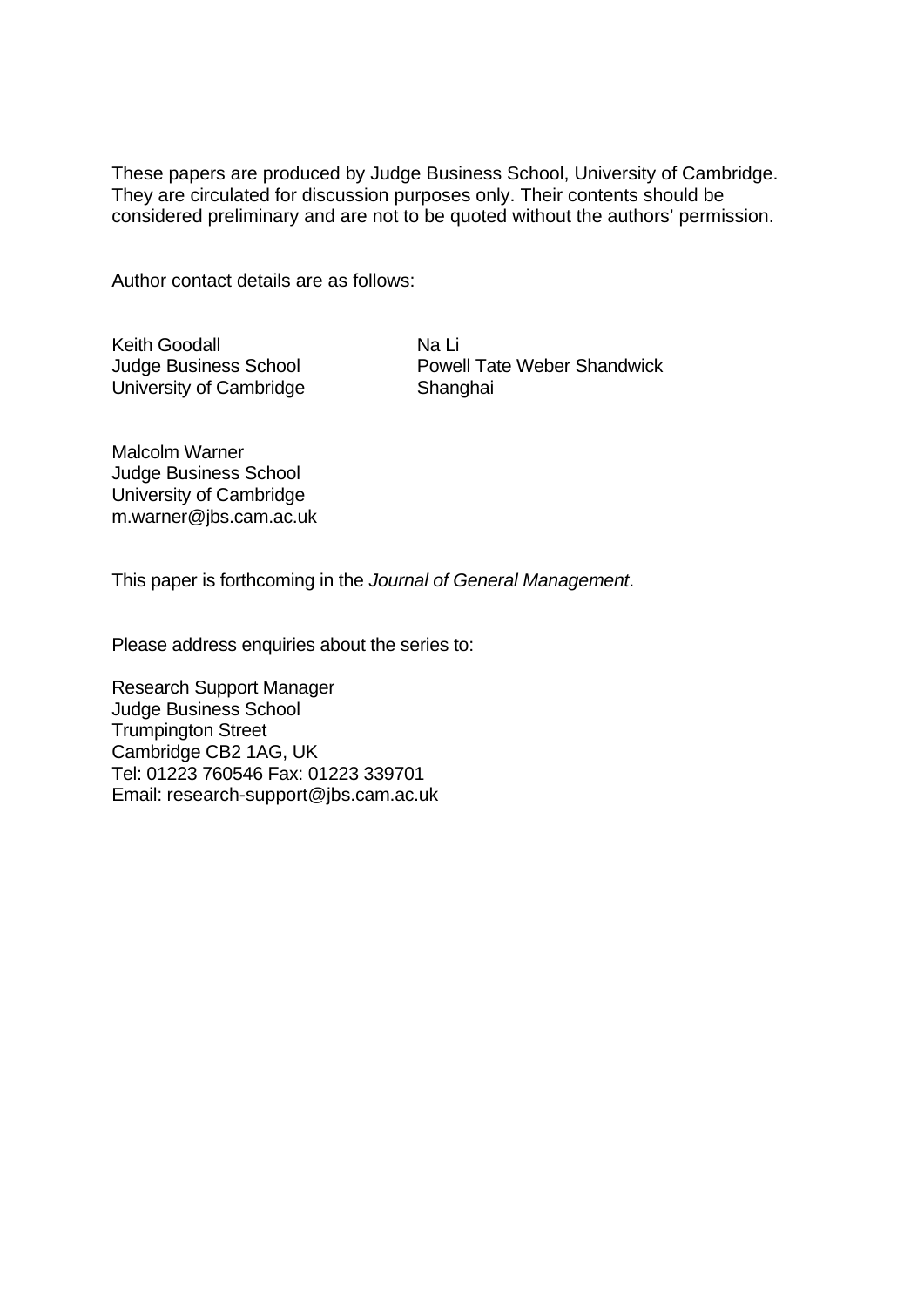# **Expatriate Managers in China: The Influence of Chinese Culture on Cross-Cultural Management**

Keith Goodall, Na Li and Malcolm Warner

Keith Goodall is a Senior Associate at Judge Business School, University of Cambridge, Senior Member, Wolfson College and Professor of Organizational Behaviour at CEIBS, Shanghai.

Na Li recently completed her MPhil in Development Studies at Cambridge University. She is now a senior consultant at Powell Tate Weber Shandwick in Shanghai.

Malcolm Warner is Professor and Fellow Emeritus, Wolfson College and a Senior Associate at Judge Business School, both at the University of Cambridge.

## **Abstract**

*This article deals with expatriate managers in the People's Republic of China and how their experiences are shaped by the cultural environment in which they work. This article, therefore, combines an analysis of Chinese culture and its potential impact on business effectiveness with an account of field-work carried out with expatriate managers in the Suzhou Industrial Park, south of Shanghai. Using qualitative analysis we focused on seven broad issues: culture shock; language barriers; miscommunication with local staff; staff turnover; empowerment and motivation; and teamwork.* 

## **Introduction**

With the growing importance of the Chinese domestic market to the world economy, and its attraction as a low-cost production base, a large number of international companies have established operations there**.** Partly because of a shortage of trained and experienced managers and technical experts in the People's Republic of China, (henceforth to be referred to as China) and partly because many foreign companies want to keep direct control of key functions, there are a large number of non-Chinese staff working in foreign-invested enterprises including joint ventures, representative offices, wholly owned subsidiaries and branch offices.

A posting to China is not, however, always straightforward. The problems faced by expatriate managers in dealing with Chinese culture, politics and economics have been pointed out by several authors (see Tung, 1983 for example). Despite the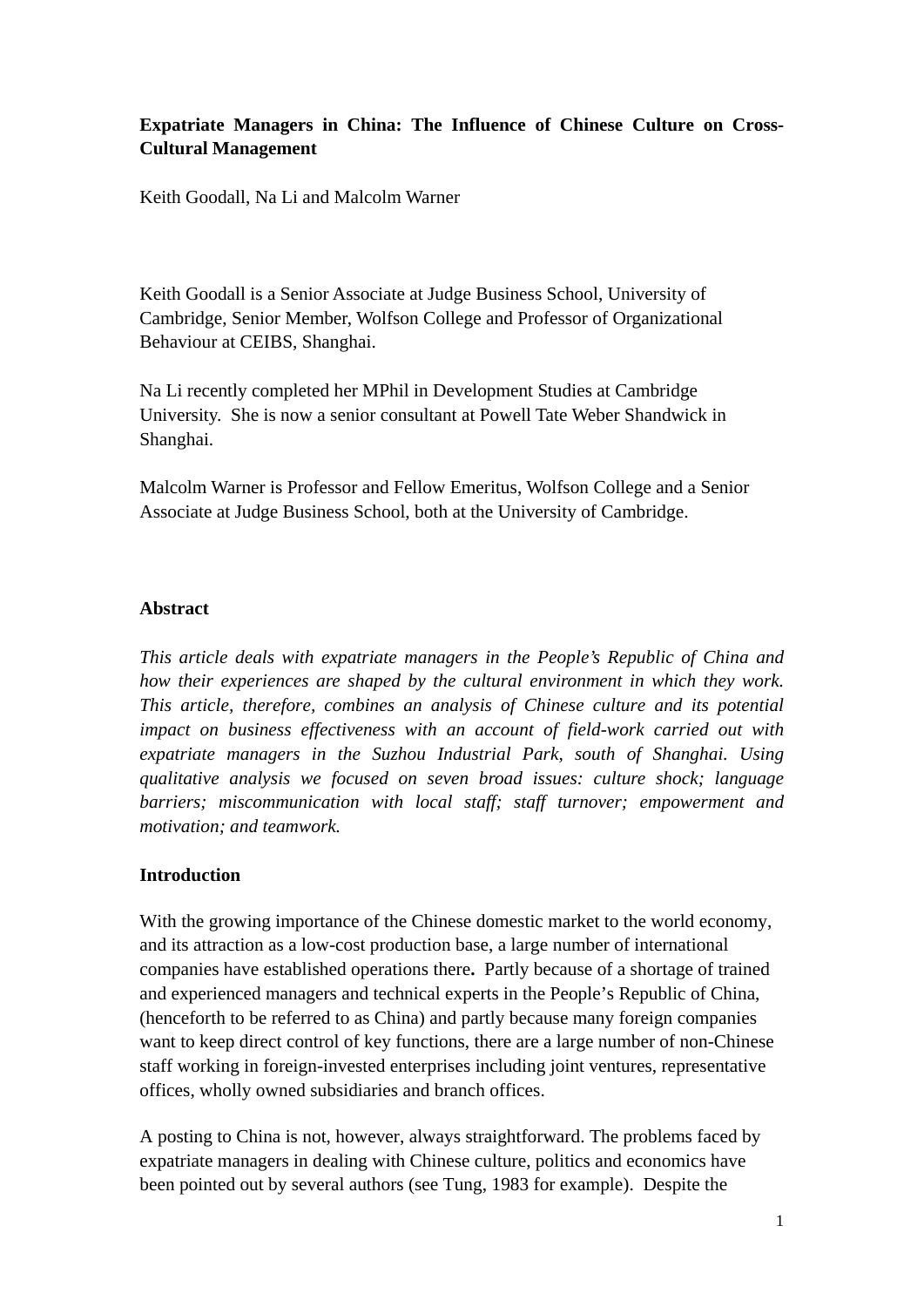difficulties faced by expatriate managers operating across cultures, relatively few companies appear to offer cross-cultural training (**Black and Mendenhall, 1990**). It has been suggested that between 16 and 40 per cent of all expatriate managers end their foreign assignments early because of poor performance or their inability to adjust to the foreign environment (**Black, 1988**). In addition, nearly fifty percent of the expatriates who do not return at an early stage perform at a relatively low level of effectiveness. The literature on cross-cultural management in multi-national companies cites examples where incongruity between the values of host country workers and their expatriate managers has caused the latter to be sometimes paranoid (**Badar et al., 1982**). The inability of expatriate managers to adjust to a new environment is costly: the average cost per failure to the parent company has been estimated at between \$65,000 and \$300,000 (Mendenhall and Oddou, 1985; Zeira and Banai, 1985). As noted by Hofstede (1993), the globalization of business brings the issue of national and regional differences to the fore. He points out that there is something in all countries called management, but its 'meaning' varies to a larger or smaller extent from one nation to another (Hofstede, 1993).

Although the conditions and consequences of expatriate adjustment to different cultural settings have been generally well documented, there have been relatively few empirical studies dealing specifically with expatriate adjustment in China (**Bjorkman and Schaap,** 1994; **Sergeant and Frenkel, 1998**). This article, therefore, combines an analysis of Chinese culture and its potential impact on business effectiveness with an account of field-work carried out with expatriate managers in the Suzhou Industrial Park, south of Shanghai. Through an analysis of both the practical problems faced by these managers and the solutions they have attempted, we aim to provide fundamental guidance for expatriate managers and technical experts operating in China. Investigations of this kind are important for several reasons: cultural difference can have a direct impact on individual managerial effectiveness; it can also affect the motivation and satisfaction of the manager as well as the local staff; and finally cultural difference can have an impact on the effectiveness of key organizational systems such as recruitment, training, performance evaluation and rewards (see Warner, 1995, 2005 for earlier research on these topics).

#### **Culture**

Hofstede's seminal study (Hofstede, 1980) defines culture as the 'collective programming of the mind, which distinguishes the members of one category of people from another'. Hofstede initially classified culturally-based value systems into four dimensions and used these dimensions to make generalizations about national culture. The four dimensions are: power distance, individualism versus collectivism, masculinity versus femininity, and uncertainty avoidance. Although Hofstede (1991) did not study the People's Republic of China directly, he found relatively strong collectivism among the core values of Hong Kong, Taiwan, and Singapore as well as high Power Distance – the acceptance of an unequal distribution of power. However,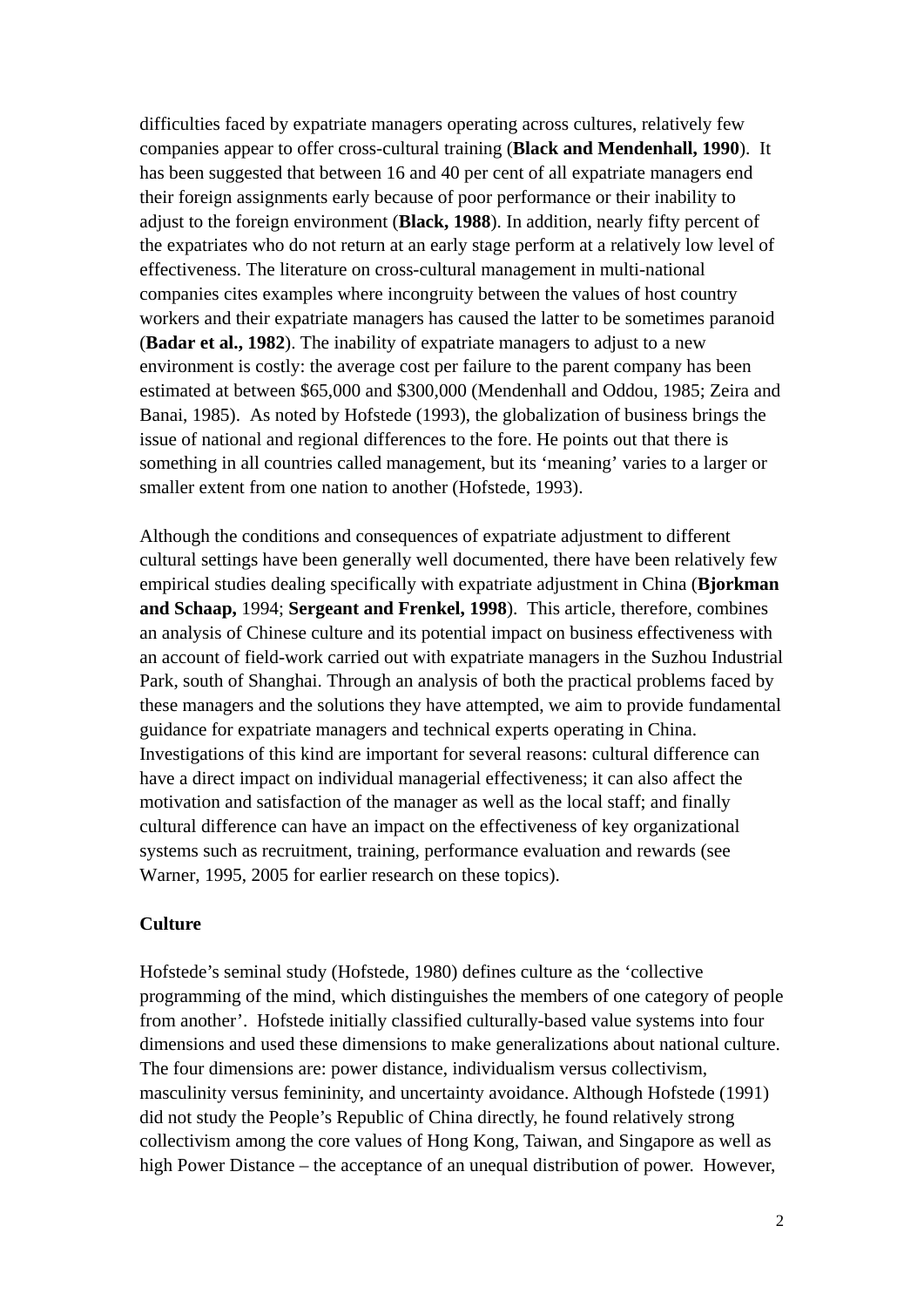we should be wary of generalizing from societies which have been exposed to Western ideas and practices for some time to mainland China. Hofstede and Bond (1988) later developed a fifth dimension which they called 'Confucian Dynamism': a culture's tendency toward certain Confucian traits such as an ethic of hard work, thrift, and a long-term view of time (The Chinese Culture Connection, 1987). 'Confucian Dynamism' replaced Uncertainty Avoidance, which was the only Hofstede cultural dimension not to be validated in the 1987 study in China. Unlike other crosscultural values, based on survey instruments developed by Western researchers, 'Confucian Dynamism' is derived from traditional Asian values and was tested using a questionnaire - the 'Chinese Value Survey' - which was originally developed by Chinese researchers.

Management practices are, of course, always embedded in a wider societal setting, and are heavily influenced by local historical and cultural norms (DiMaggio and Powell, 1983). Warner and Joynt (2002) similarly point out that Chinese culture has had a significant impact on management and work organization in China over the last few decades. In the next section we look at the Chinese societal setting in more detail.

#### **The building blocks of new cultural understanding**

Economic development is often linked with pervasive, and to some extent predictable, cultural changes (Inglehart and Baker, 2000). Many researchers believe that the value system in China is changing and that these changes will fundamentally reshape the beliefs and attitudes of the Chinese workforce. Child and Warner (2003), for example, argue that Chinese people, especially the younger generation, have been exposed to new economic and social forces such as increased consumerism, access to the internet (albeit government controlled) and contact with foreign companies and their staff. Such exposure might be expected to encourage them to deviate from traditional Chinese cultural norms and values. Cyr and Frost (1991) similarly argue that, in the new economic system resulting from Deng Xiaoping's 'Open Door' policy, (see Warner, 1995). Chinese workers are shifting towards a value system which is goal-achievement oriented rather than egalitarian.

In the same vein, Hofstede (1991) notes a positive correlation between increased Individualism and growth in per capita GNP. One of the most distinctive changes in Chinese values may, therefore, be increased individualistic tendencies, especially among the younger generation (Nevis, 1983). This in turn affects the way in which these people behave in organizations and the ways in which they want to be managed. The transition from a planned economy to a market economy has, for many Chinese, altered the determinants of socioeconomic attainment as well as transforming sources of power and privilege (Nee, 1989). Ralston *et al.* (1996) surveyed the values held by 704 managers located in six cities in China and found that 'individualistic' attitudes (individualism, openness to change and self-enhancement) were prevalent among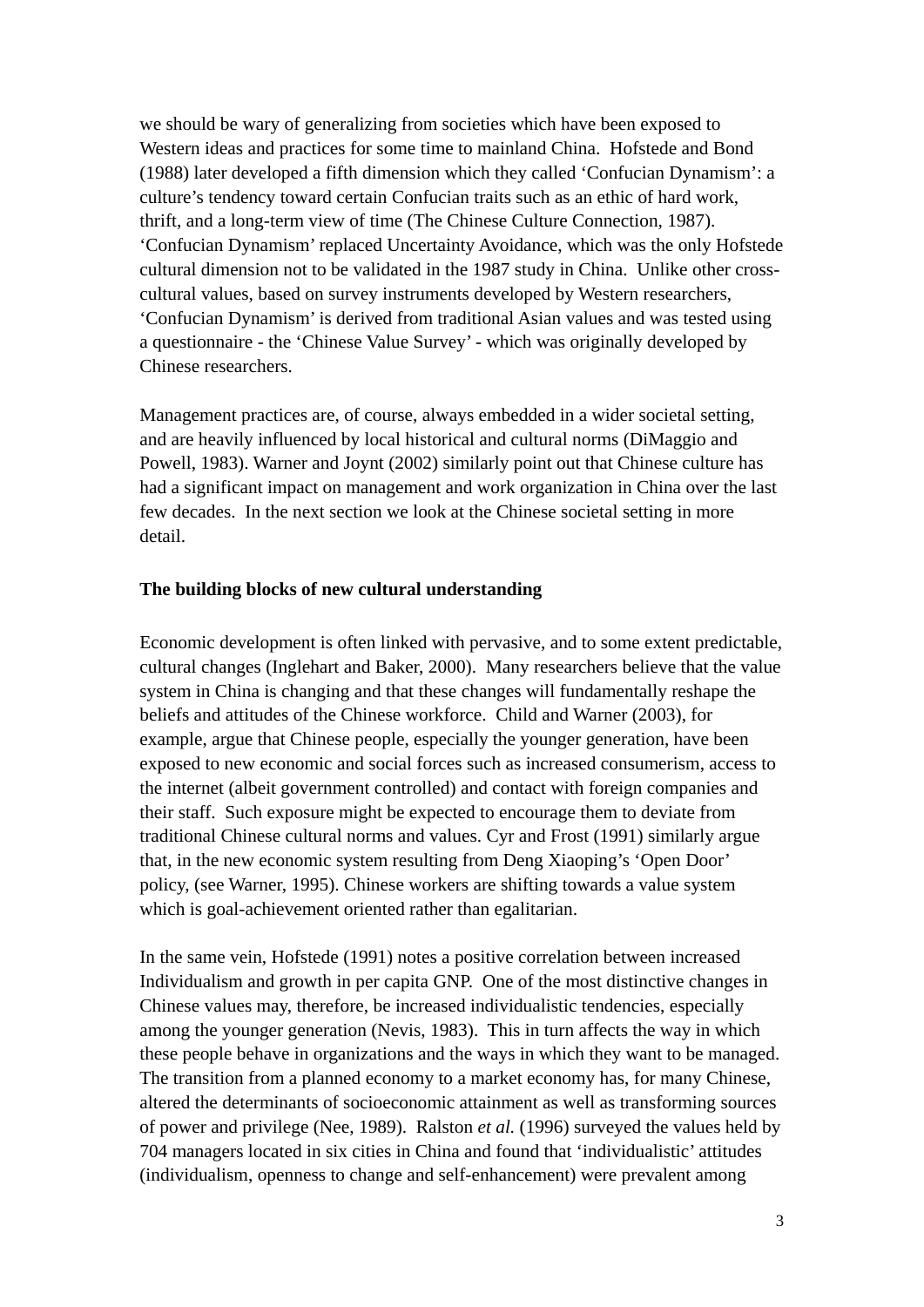people living in regions exposed to foreign influence. A further comparison of occupational values between capitalist Hong Kong and socialist Guangzhou by Chui *et al*. (1998) revealed that Guangzhou residents, especially young people, exhibit a much stronger materialistic orientation than do their Hong Kong counterparts. They place greater emphasis on monetary rewards when evaluating occupational status. Ralston *et al.* (1999) also compared the work values of 869 Chinese managers and professionals employed in State Owned Enterprises (SOEs). They found that 'New Generation' managers, who were 40 years old or younger, were more likely to act independently and take risks in the pursuit of profits, even when these actions were in conflict with traditional attitudes. Moreover, given their greater mobility as a result of the relaxation of *hukou* regulations, they can also be expected to move to where the best job opportunities are. Yang (1994) analyzed the four elements of the Chinese 'self': individual autonomy and uniqueness; individual thought and expression; individual dignity and rights; and the notion of 'humaneness' (*ren*)—that can only be achieved through the efforts of the individual. Individualism is not then a totally alien concept in traditional Chinese culture. We must be careful not to polarize cultures on the basis of Hofstede's dimensions of difference. Collectivist Chinese still have to work out how to behave as individuals, just as Individualist Americans have to be part of groups.

On the other hand, Ralston *et al*. (1999) also pointed out that although the new generation of managers scored higher on individualism than older people in the same region, they had not necessarily forsaken their Confucian values and may be seen as 'cross-verging' Chinese and Western attitudes. A survey of 210 Chinese managers (Heffernan and Crawford, 2001) suggested that among the new generation of Chinese managers some elements of Confucianism are weakening while others are maintained. Exposure to, or even adoption of, a Western lifestyle did not reduce their adherence to three fundamental Confucian values, namely benevolence, temperance (including harmony) and persistence (which included perseverance, patience and adaptation). Empirical evidence from the World Values Survey of 65 societies confirmed that values can and do change but they also continue to reflect a society's cultural heritage (Inglehart and Baker, 2000). Chinese culture in particular has displayed remarkable persistence, coherence and robustness over many centuries and the core cultural influences appear to have persisted as the bedrock of the Chinese system (Boisot and Child, 1996; Cooper, 1996; Lim and Gosling, 1983; Wang, 1991; Child and Warner 2003). In looking at the behaviours and attitudes of workers in Suzhou, we are dealing with values in transition.

In what follows, we analyze the field-work of an empirical study carried out in Suzhou Industrial Park (SIP) in the context of Chinese cultural values. Semistructured, qualitative interviews were carried out with three groups: expatriate managers, local staff, and Human Resource Managers respectively. A list of openended questions was designed for each interview group. We go on to discuss how the core traditional values discussed above, as well as certain new values, affect both the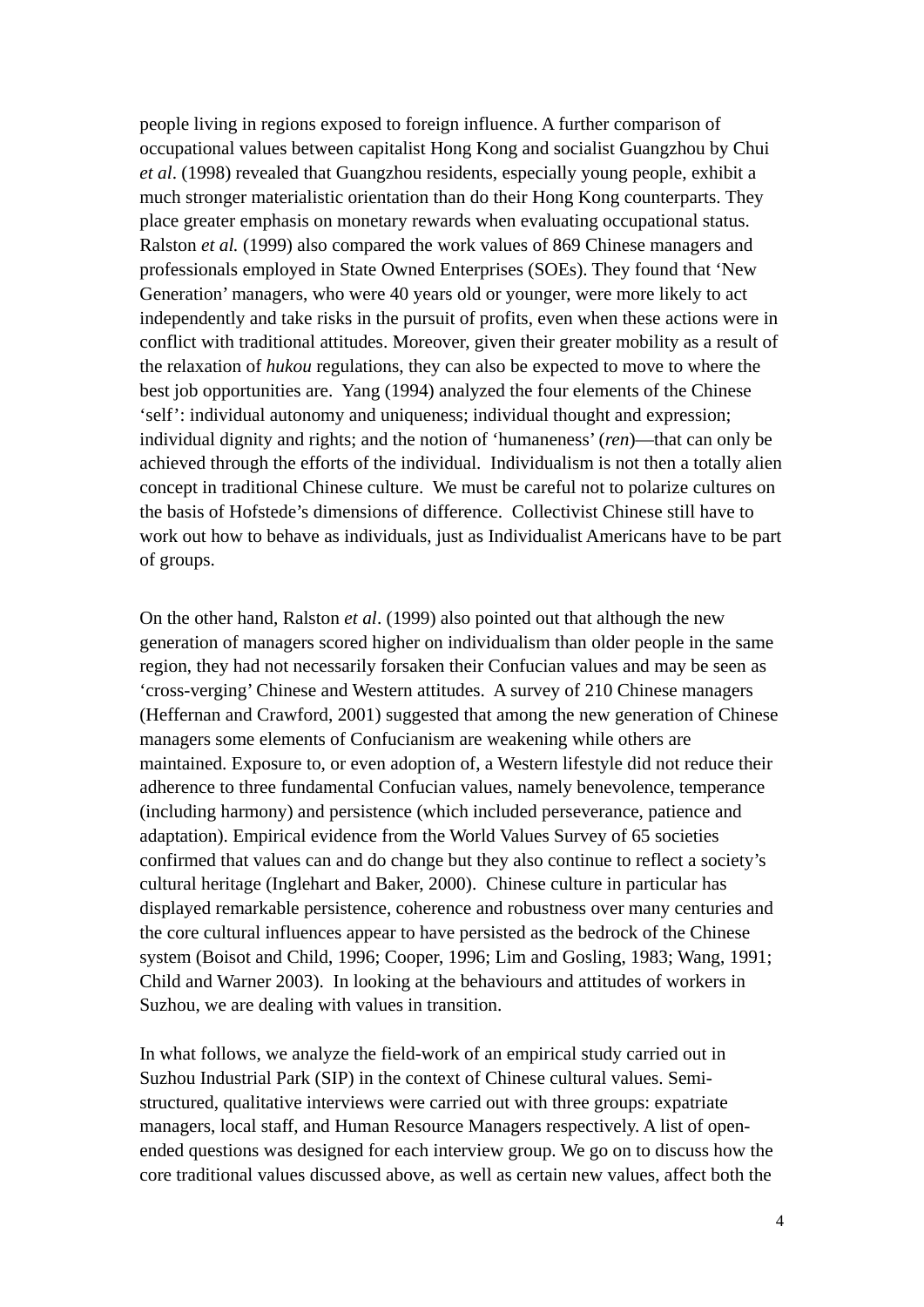Chinese workforce and the experiences of their expatriate managers. We then make practical recommendations as to how expatriate managers might respond to this 'cross-vergence' of values.

Our main guiding hypothesis is that: *the more the expatriate managers 'fit' in with the cross-cultural context in which he or she find themselves, the greater their managerial effectiveness.*

## **Field Research China-Singapore Suzhou Industrial Park (CS-SIP)**

The China-Singapore Suzhou Industrial Park (CS-SIP), a cooperative project between the Chinese and Singapore governments, was officially opened on February 26th, 1994. Over 185 foreign-invested enterprises have been approved to set up operations in the Park, of which 158 are industrial projects. 94 industrial enterprises are already in operation and 24 are under construction or renovation. Thirty six Fortune 500 multinational companies have a presence in the Park. A cluster of new and high-tech industries has been formed with electronics, genetic engineering, precision machinery and new materials development at its heart. By March, 2000, CS-SIP had attracted total foreign investment worth US\$ 6.9 billion, of which US\$ 3.5 billion had been utilized. By 2005, this had risen to US\$22.5 and US\$9.7 (South China Morning Post, 29 November 2005:S-1).

#### **Research Process**

**Stage 1:** Semi-structured interviews were carried out with ten senior and middle-level expatriate managers *in depth* in late 2003. They represented six companies including: Nokia, Philips, Upjohn, AMD, Gates Nitta, and Andrew. The managers represented a variety of cultural backgrounds including those of the UK and USA, as well as Finland, Malaysia and Singapore. The open-ended questions in the semi-structured interviews focused on three main areas: the managers' adjustment to China; perceived barriers to cross-cultural working; and the managers' views of the essential skills required by expatriate managers.

**Stage 2:** Semi-structured interviews were also carried out *in depth* with twelve Chinese local employees who had expatriate managers - in order to understand their views of the foreign managers' performance. An understanding of local employees' perceptions and values is an important resource for improving the effectiveness of expatriate training and performance. These interviews covered the following areas:

- 1. Local staff motivation to work in a foreign company
- 2. Perceived difficulties in working with foreign managers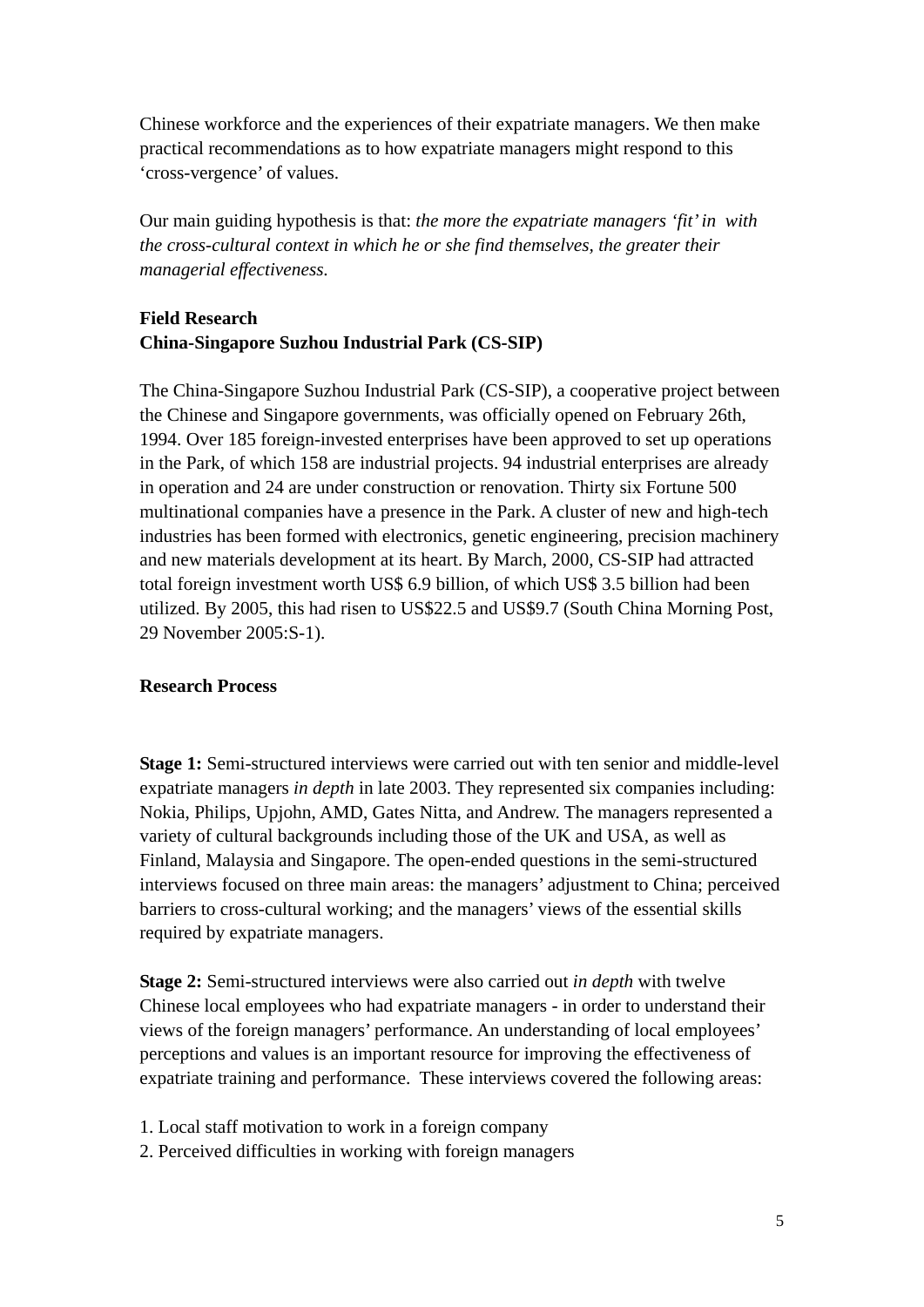- 3. Comments on the expatriate managers' performance in the context of Chinese culture (involving cultural sensitivity, language skills, relationship with employees, management style, etc.)
- 4. The skills and knowledge an expatriate manager should have in order to work in China.

**Stage 3:** Interviews with Four Human Resource Managers:

These interviews covered two main areas:

- 1. The observable performance problems of expatriates in China
- 2. Possible improvements to organizational support and guidance in order to support expatriate managers' ability to adapt to Chinese culture and work preferences.

Annual reports, in-house journals and company histories were also used to flesh out the interview data.

## **Findings**

In the qualitative interviews, we found that most respondents (Overseas Chinese and 'big-nosed' foreigners alike) tended to think that the frustrations they sometimes felt in China were unique: they seldom are. After examining a range of the problems they met, we were able to identify several strong themes, which we will now analyze in detail.

## **1. Culture Shock**

For the Overseas Chinese expatriates that we interviewed, working in China means that they can combine career advancement with 'returning to one's roots'. 'Kenneth', for example, was born in Shanghai and his parents took him to the US when he was five. He joined AMD after graduation and had been working in the US for 13 years before coming to work in Suzhou six months before our interview took place. For him, working in China provided a valuable opportunity to return to the motherland.

 People thought I was crazy to give up a better life in the US and come back to China. However, I always feel that I could never be completely at home in the US. I am Chinese in my blood. So, I came back - but as an expat, not as a local. I'm trying to distill the best of both the US and China and mix them together, and make my own contribution to the local people, and now's the best time.

Expatriates coming to live and work in China commonly experience a period of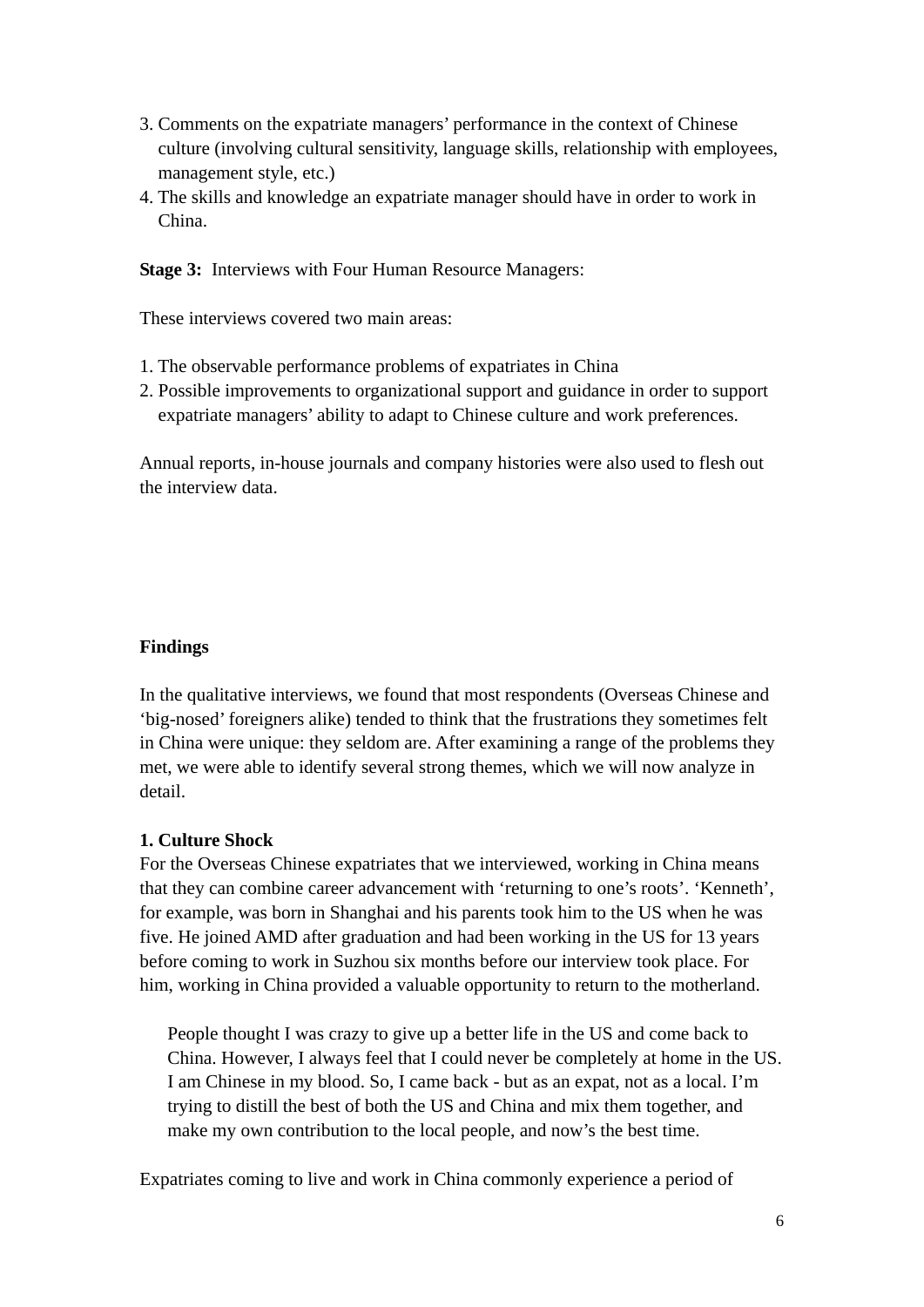transition entailing some degree of anxiety, confusion and disruption. The daily signals and rituals one relies on suddenly disappear or are replaced by new and unknown signals (Jones, 1997). An expatriate from the US described what he experienced during his first three months in China as an 'emotional roller-coaster'.

 It seemed that everything went wrong when I first arrived here. I used to have firm goals for every project completion, for every plan I was working on, as I did in the USA. But it just didn't work here. Yes, as time goes on, the feeling of chaos and confusion may fade, but remember, no matter how long you are in China, no matter how fluently you speak Chinese, no matter how culturally attuned and sensitive you become, you will never really be a Chinese. You are a *Laowai.*

A particularly ironic problem occurs when expatriate managers are of Chinese ancestry - either Overseas Chinese (from, say, Hong Kong or Malaysia) or Chinese-Americans/Chinese-Canadians who were assigned by their parent firms to work in China. Although some have the advantage of speaking Chinese, there are other unexpected problems. Loh, the Singaporean Managing Director of AMD Suzhou Limited, worked everyday, including weekends, during his first month.

I spent a lot of time on admin stuff, such as organizing visas, obtaining basic information and overcoming telecommunications breakdowns. These are not really part of my job but they must be done in order for my real job to get done. I found myself in a place where nothing could be taken for granted: I had to cope with all kinds of delays and had to check everything all the time. This was tiring. If things went wrong, it was natural; if things worked out, it was a miracle! This was a great contrast with Singapore, where things tend to go smoothly most of the time.

Some foreign companies such as Nokia, Andrew and Upjohn provide their expatriate managers with pre-departure culture training to help them better adapt to the new environment. However most expatriates felt that the quick-fix tips they got from their courses were mostly out-of-date, if not totally wrong. 'Paul', general manager of Nokia, had been working in China for five years. He described the pre-departure culture training as 'awful'.

I studied at the Institute of \*\*\* in London. It is one of the best in Europe. After three months here, I felt what they said was doubtful; after having been here for five years, I can say that they were totally wrong. For example, they told us, 'Don't expect Chinese people to go out with you for dinner - they cherish family hours and all rush home after work.' But now I am sure there are more restaurants in Beijing than in Europe.

For foreign companies doing business with China, it pays to acquire a sense and a flavor of how Chinese culture works as an organic whole before accepting bite-sized cultural tips.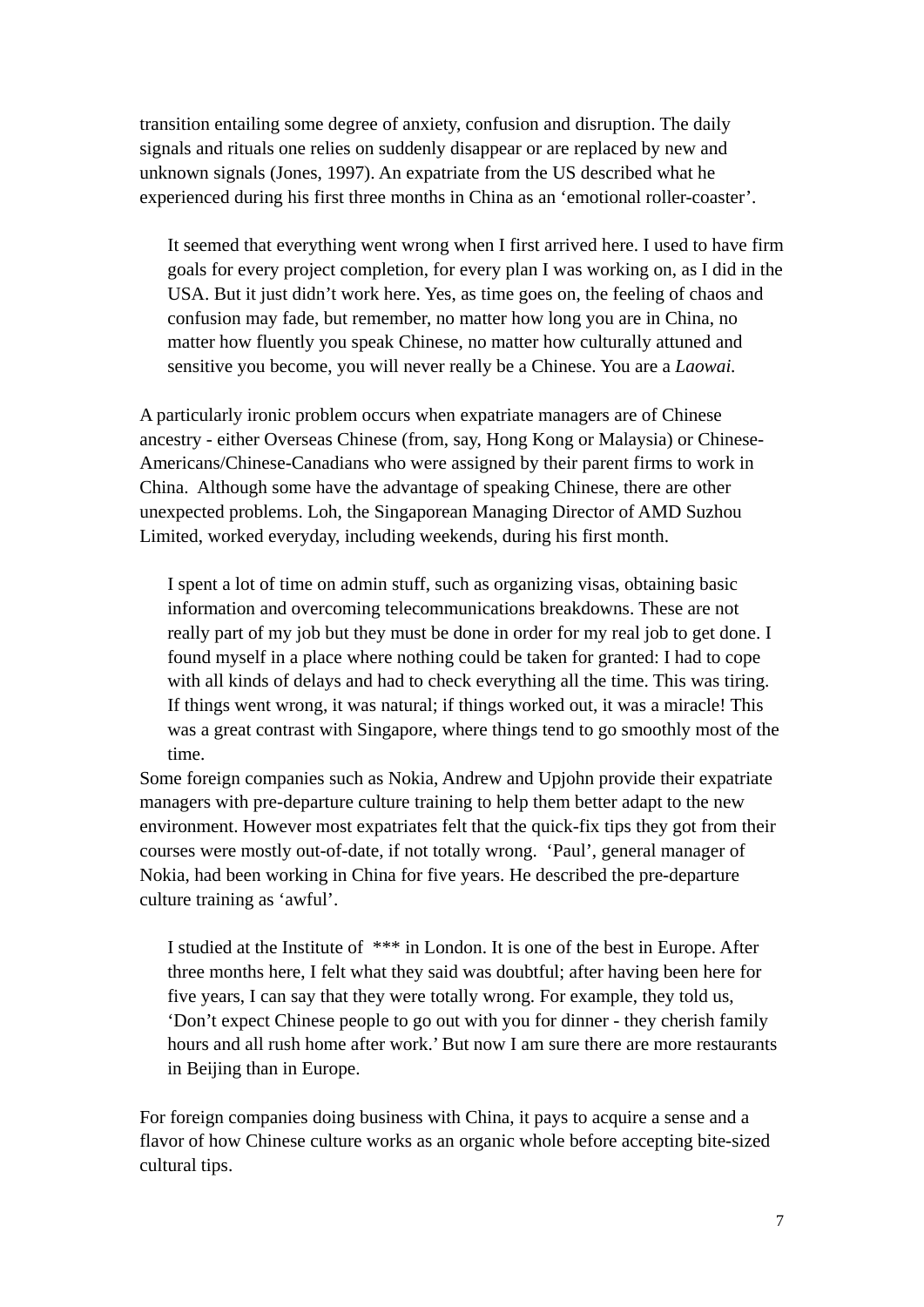Although there are few empirical studies dealing with the adjustment of expatriate managers in China, there is a wealth of anecdotal evidence suggesting that many expatriate managers have experienced ambiguity, confusion and a lack of control when they first worked in China. Hanvey, (1979), for example, emphasizes the importance of expatriates being able to interact with local nationals in order to cope with culture shock. Interacting with host country nationals in a social setting is one of the ways that expatriate newcomers become aware of appropriate behaviors in the host country, since local people can obviously act as expert informants (Black and Gregersen, 1991c; Bochner, 1981; Gertsen, 1990). Inappropriate behaviors in the host country are more likely to result in negative outcomes, leading the expatriate to make the wrong attributions about the culture of the host country and therefore to further withdraw from it (Brislin et al., 1986).

Background information on Chinese cultural preferences is obviously important. Some expatriates gained this knowledge from reading. But as one of them warned, 'Keep your learning up to date. Don't read anything written more than a year ago, or maybe even six months ago. It all changes too quickly'. Four of the managers interviewed married Chinese wives, from whom they get a lot of practical advice. 'Kenneth' met his wife, a Shanghainese woman, in the US and he took her back to China.

My wife told me three golden rules about working in China: Nothing is easy; your pace must be slow; face is important. I found them all very useful. She can always give me some valuable advice, because she knows China well and she knows me well.

As for 'Kenneth', his wife helps him to get 'competitive advantage' while working in China. Although not every expatriate will marry a local woman, they should at least mix as much as possible with local people: building a social network is of great importance. Sharing experiences with other expatriates is also, of course, valuable. There is a foreign expatriates club in SIP and it is popular place with most expatriates.

Knowing that other people share your feelings will help you cope more confidently. Especially if the group includes people from different cultures, it can be an invaluable source of support and shared experience. On those days when I wonder what I am doing so far from home, relationships with people who are home right here can be solace enough.

Companies can usefully facilitate contact with local 'cultural experts' who can advise on regional behaviours as well as 'national' generalizations, rather than relying on experts in foreign countries who may themselves be out of touch with current behaviours and attitudes in China.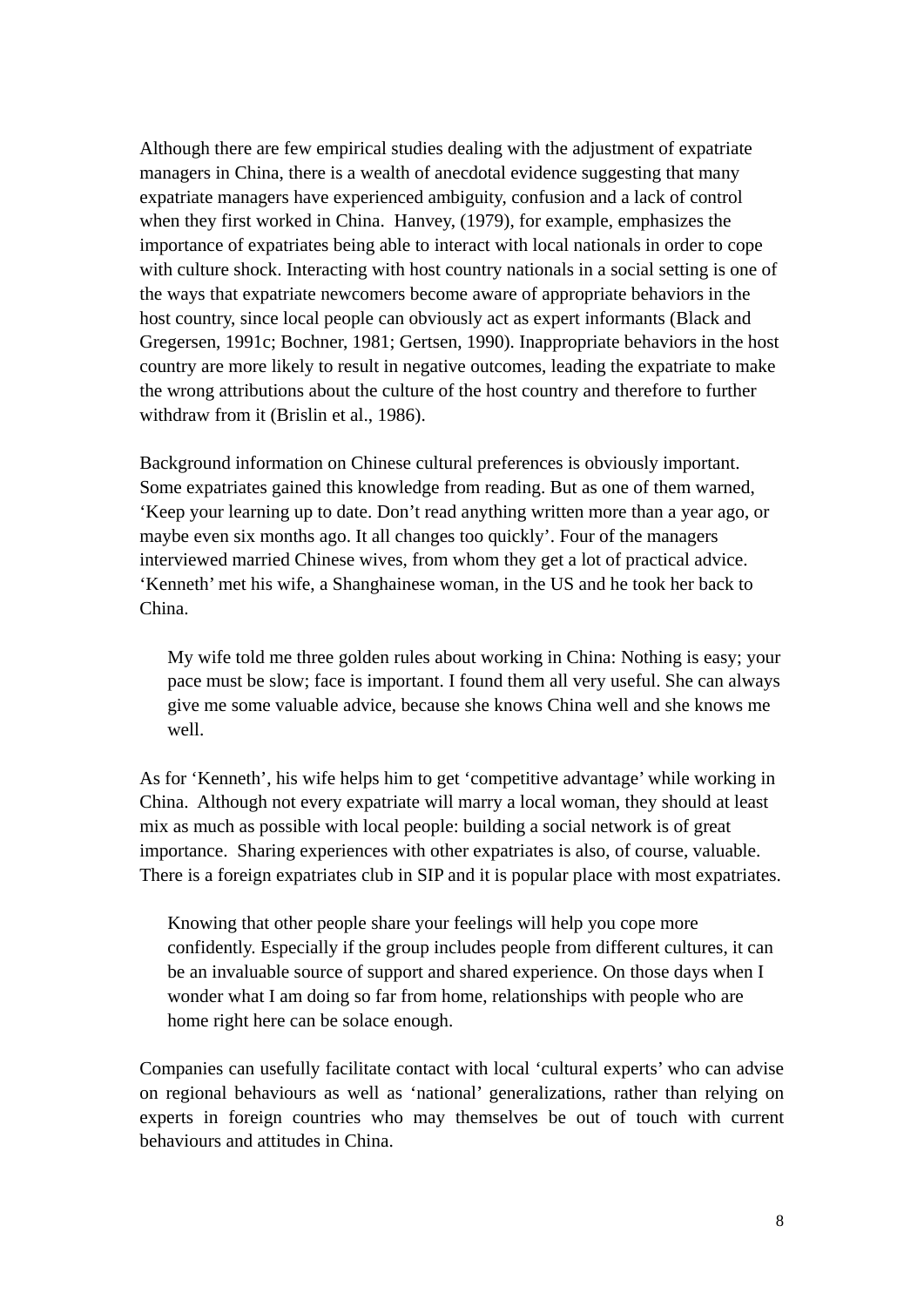#### **2. Language Barriers**

Most employees working in SIP are college graduates and have acquired a good working knowledge of English. However, their habitual adherence to Chinese puzzled some expatriates.

 English is the working language in our company and their English is pretty good. They use English when they speak to me, but when several staff members sit around discussing something, they still use Chinese. Sometimes I comfort myself that it can be an advantage not to speak their language and therefore not to get so involved. But to tell the truth, most of the time I just feel excluded.

The language barrier is the most obvious negative factor encountered by expatriates. Unfortunately, language training, which should be a part of the preparations for expatriate assignments, is very often neglected by the multinationals. None of the expatriate managers we interviewed had received any company-provided language training before coming to China. Realizing the importance of interacting with local people, some expatriates started learning Mandarin (*Putonghua*) on their own initiative, but some either didn't begin or quickly gave up.

Chinese is too difficult to learn. The four tones, the three-and four-character idioms just got me crazy. I am in China to run a business, not to go back to school. I don't have time for all the back-to-school stuff.

Learning Chinese is no easy task for foreign expatriates. Grasping the true meaning of the spoken language is even more difficult, as a Scottish manager noted:

When your staff tell you 'Basically, no problem', you should be extremely careful - there might be a big problem. In China, knowing the spoken language is an advantage, however, knowing the unspoken language is a definite trump card!

Our interviews with local employees showed that Chinese staff can be sensitive to the language skills of the foreign expatriates. They praised the expatriates who could speak good Mandarin or who had an interest in learning. They said that an expatriate's willingness to speak Chinese reflected well on his commitment to working in China. According to Brislin (1993), an expatriate's *willingness* to use the host's language has a greater influence on successful adjustment than does the actual level of fluency in the language. Our interviews suggest that an effort to learn Chinese also has an impact on the willingness of Chinese staff to cooperate with expatriates. A Chinese employee mentioned a conflict with his former boss.

He was very arrogant and treated lack of English language ability in the locals as a sign of stupidity. He once asked me very rudely, 'Why is your English still poor after two years in the company?' I just turned to him and said politely, 'But you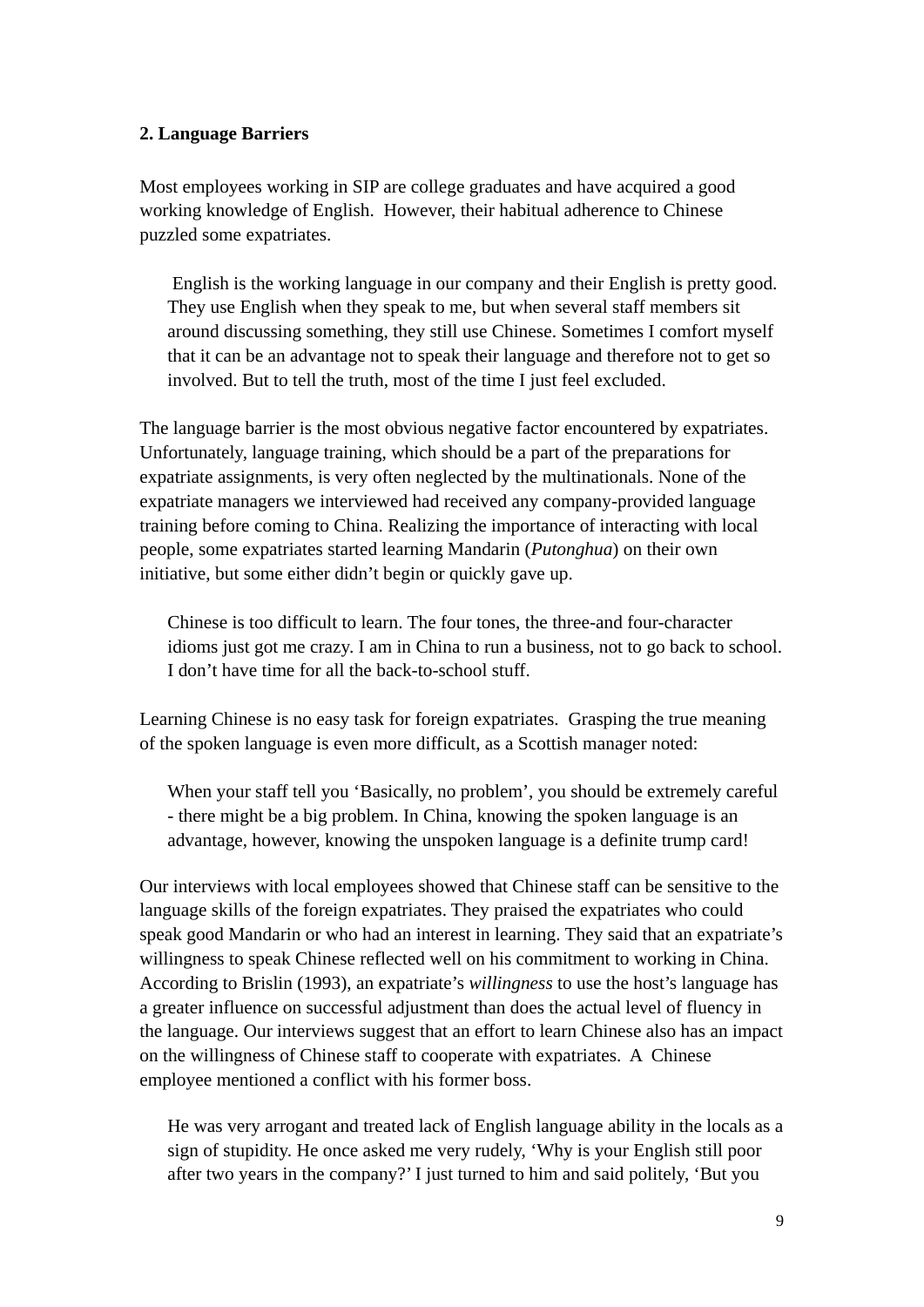have been in China for five years and you can't speak one word of Chinese!'

Instead of being an efficient vehicle of communication, the 'common' language of English becomes an obstacle for true understanding (Scheu-Lottgen and Hernandez-Campoy, 1998). Chinese communication, like English, is situated in and influenced by its culture: we interpret words and actions through a cultural filter, whether this is a conscious or unconscious process (Goodall 2002). The Chinese see their language not only as a cultural tool which has historically influenced Japan, Korea, Indo-China and other areas, but as a way of transmitting cultural values. The close link between language and culture gives Chinese people a strong motive to increase the currency of the Chinese language. It is not necessary to master the foreign language to perfection, since demonstrating even very basic skills (survival language), as well as elementary speaking skills, may convey to local staff that the expatriate is really making an effort to understand the host culture (Brislin, 1994).

'Michael', the general manager of Andrew was popular in SIP, and even in the country as a whole. This 48-year-old American started learning Chinese in 1978 when he was still in college and he now speaks perfect Chinese. As described by his employees: 'You can't believe he is a *laowai* when he speaks Chinese. It's just so marvelous!' 'Michael' began to learn *Xiangsheng* (comic dialogue - a traditional Chinese art performance which requires a profound mastery of the language) a few years ago and he became the student of Ma Ji-a nationally famous *Xiangsheng* artist. 'Michael's' devotion to mastering Chinese won the recognition of the local government and his language advantage turned out to be a 'smoother' for his business in China.

There was also widespread praise for Paul's gracious interpersonal style. Several of the employees in Nokia gave us Chinese language quotes from him, which struck us as interesting since he does not speak Chinese. But he clearly indicated his desire to communicate with and influence the local staff.

Just a few hours of effort can bring a smile to the faces of local ministry officials, customers, suppliers and my staff. Why not? I can also say a few words of Suzhou dialect – it gives a lot of 'face' to local people. I know my pronunciation may sound funny, but this can afford them frequent opportunities for amusement. This would be well worth the effort.

## **3. Miscommunication**

Expatriate managers often complain that there is no open communication in China. They feel frustrated when people remain silent during meetings.

Frankness is not appreciated by the Chinese. They don't want to give their opinions in public. No matter how hard you try to encourage them to participate in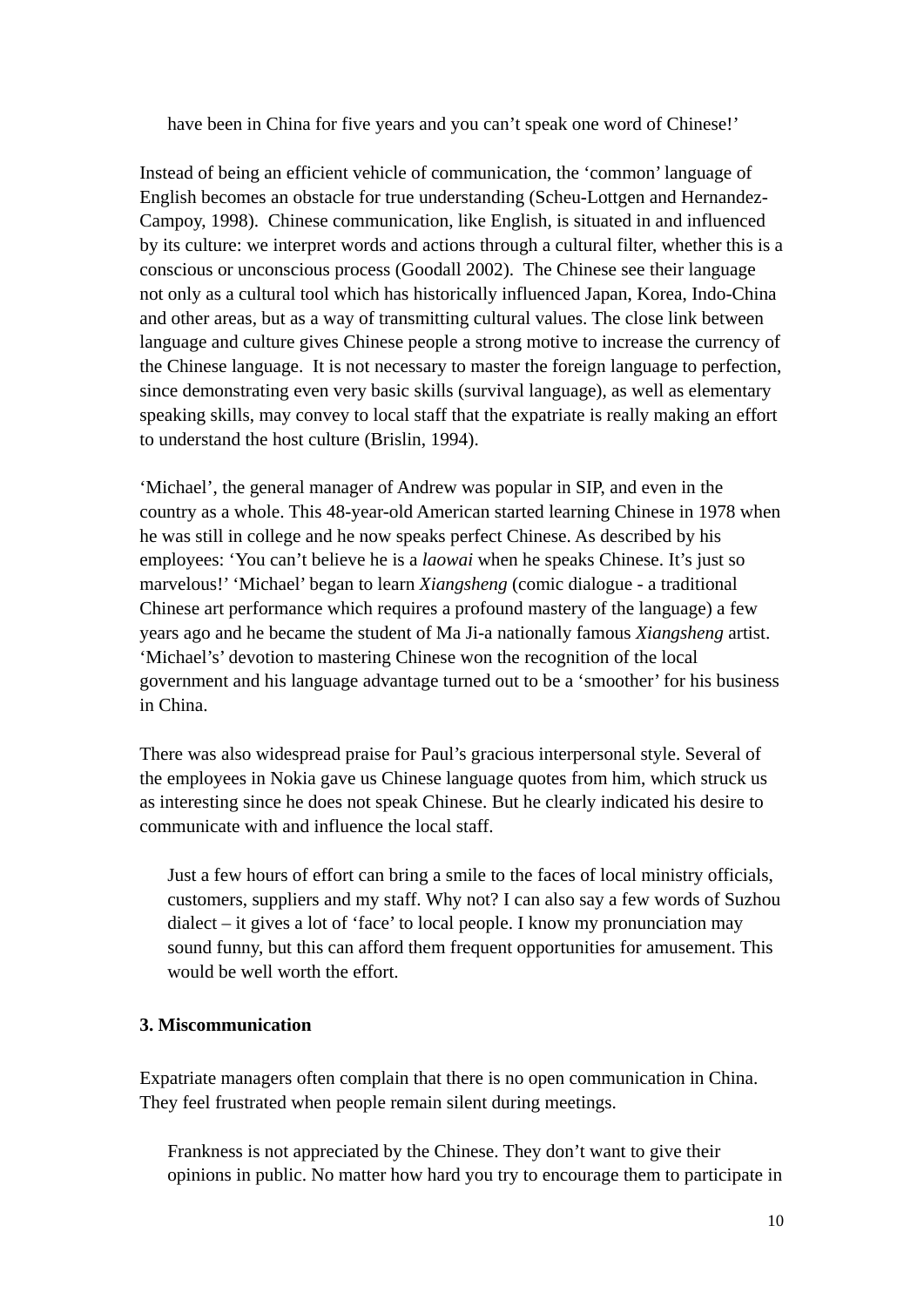the meeting, they just sit there, smiling politely.

Some of the expatriates we interviewed were also confused by the roundabout way the Chinese use to solve seemingly simple problems. Tom, Andrew's operations manager was puzzled by the 'maybe-yes-maybe-no' attitude of local staff.

They will not tell you when they don't understand. They may say something like, 'I'll see what I can do,' or 'I'll do my best' which usually means 'no' but leaves things open so you can raise the issue at a later date.

'Fear of losing face and damaging *guanxi*' are often cited as reasons for Chinese unwillingness to deal with problems openly and directly. Negative answers and open disagreement are avoided as they cause other people to become embarrassment and tend to 'strip off' their 'face'. In any relatively high power distance culture disagreement with a boss is normally difficult. For the same reasons, the Chinese generally dislike being pressed to make commitments openly. In Chinese culture five major speaking practices have been identified: implicit communication; listeningcenteredness; politeness; a focus on insiders; and face-directed communication strategies. Chinese speaking practices often lead others to (mis)perceive Chinese people as shy, reticent and reserved, or as evasive and deceptive. Such perceptions unavoidably create communication problems between Chinese and others (Gao, 1998), even if both sides use English. 'Brian', a Scottish General Manager said it took him some time to fully understand the old saying 'Silence is golden' in the Chinese context.

It is dangerous to think that your Chinese subordinates are stupid when they are silent. 'Keeping the lips sealed' is considered as a sign of wisdom for the Chinese. They just hate disputes and believe politeness is more important than frankness.

However, if we see the world from the point of view of the staff, we can find other explanations for their silence aside from avoiding losing face. One employer mentioned the importance of deliberation:

 I hate being pushed to give a quick response in the meeting. It's a rush. Some foreign employees who reacted quickly just gave a naïve answer. Which is more important, a seemingly active participation or a well thought out, mature answer?

Several employees also said that they kept silent simply because they didn't want to be seen as a show-off by their peers, typical attitudes in a collectivist culture. Some employees also distrusted 'participation'.

We don't want to participate for the sake of participation. Yes, your voice will be heard if you speak out, but don't expect your opinion to be taken seriously. The so-called 'brain storming' is just a democratic pretense. The real decisions will be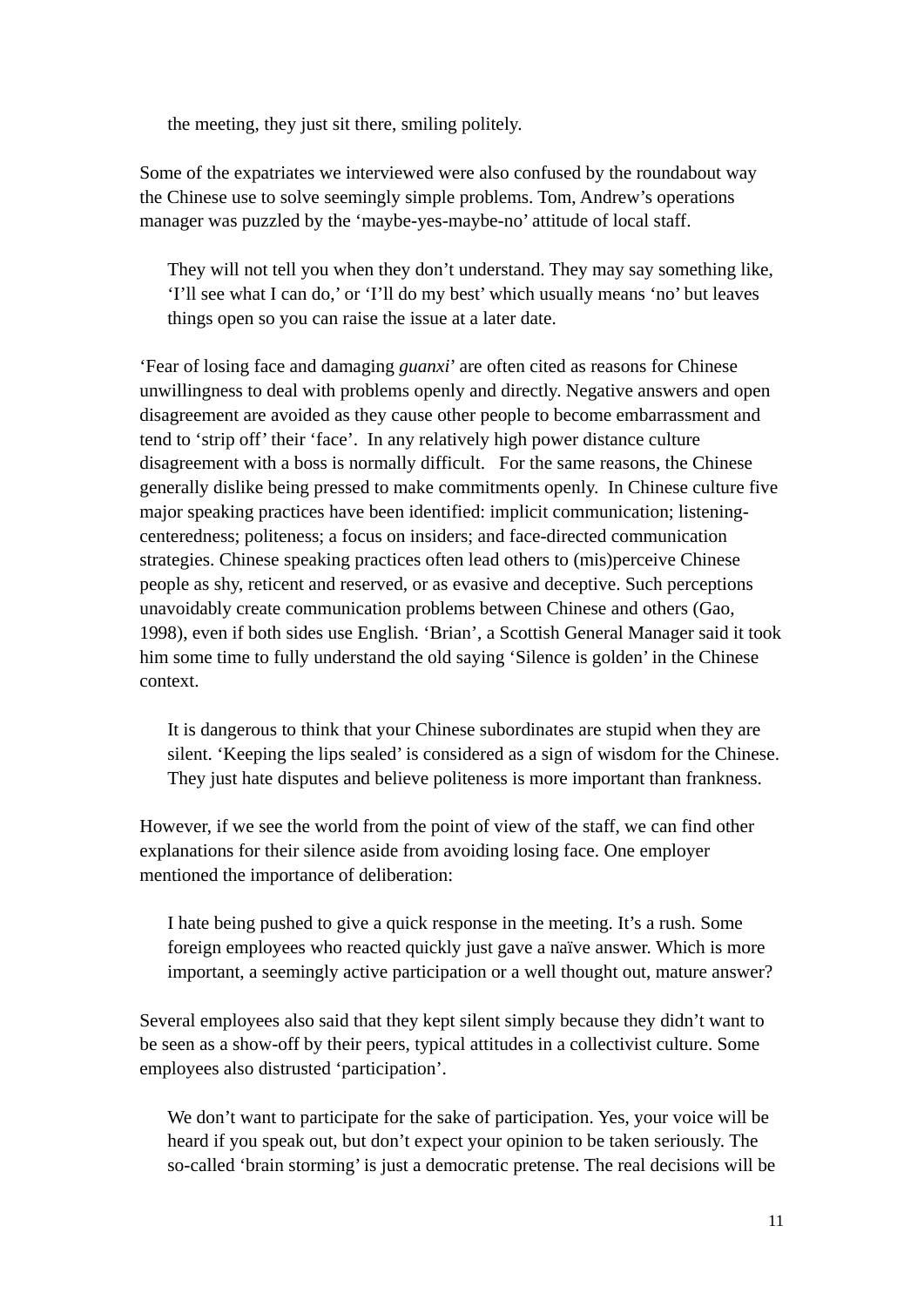made outside the meeting.

Just as language interpreters are necessary to ensure accurate linguistic communication, 'culture interpreters' can be essential when people from different cultures are attempting to resolve a problem. Culture interpreters, who are individuals with considerable experience in, for example, both Chinese and foreign cultures, can explain the meaning of each side's communication behavior and serve as a cultural bridge. 'Mary', the Human Resource Manager of Nokia who has worked in foreign companies for more than ten years, took the role of culture interpreter for the company.

 I am a native Chinese, but I have acquired a good understanding of Western cultures and the expatriates' mentality through my working experience. Because of differences in communication styles, conflicts occur everyday. People tend to confuse cultural difference with misunderstanding. I am happy to help both sides to see the problem from the other side and minimize the miscommunication.

Kodak provides another useful example of a company in China working hard to understand and manage the potential impact of cultural difference on business performance (Goodall and Warner, 2003).

#### **4. Staff Turnover**

By 2003, 186 foreign companies had set up business in SIP, but the pool of welleducated and experienced staff in Suzhou is still limited. As a result there has been severe competition for the best talent and local employees are becoming alarmingly mobile. The average turn-over rate in SIP was 22 percent last year. One of the companies we interviewed 'achieved' an average monthly staff turnover of 35 percent. Finding local staff who will stay with the company is one of the biggest challenges facing the expatriate managers we interviewed. A Polish expatriate suggested, somewhat cynically, that it was impossible to find people who plan to stay on a long-term basis.

 The young generation in China has become extremely money-oriented and has no sense of loyalty. Foreign companies are often seen as salary cash-cows, to be milked before moving on to another, with an increase in salary to be gained at each move. They don't have patience, they take short cuts, and always want promotion. If they are not satisfied, they just go because they know they are sought-after. They think highly of themselves: some resign even before they have a back-up company to go to.

Three HR managers said they tried to avoid applicants with laundry-lists of company names and job titles on their resumes.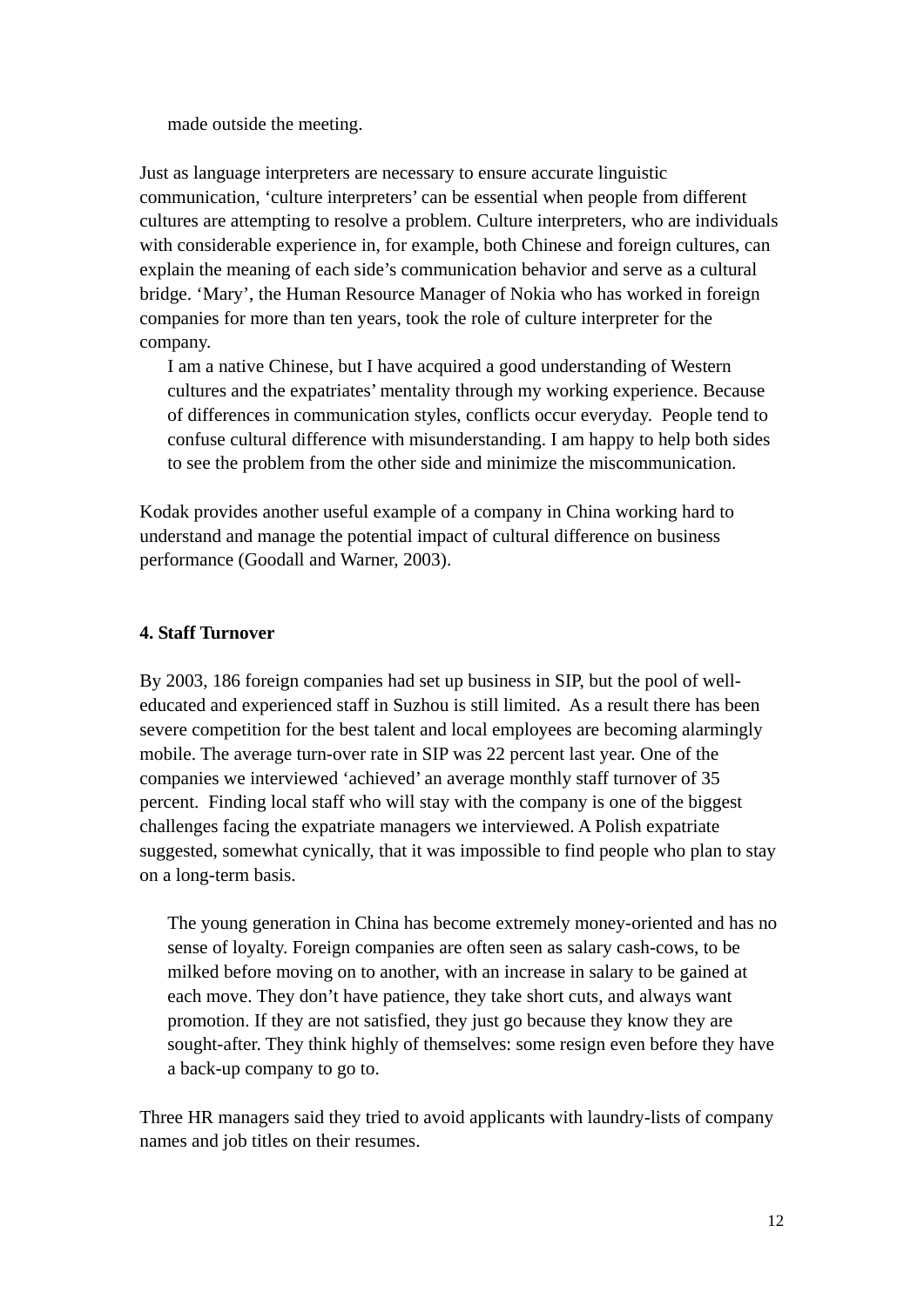I was once presented with the CV of a young man looking for a job which showed that he'd had six jobs already, and he was only 28. Many of the jobs he had stayed in for only three months. This is a common tendency in the Park. The young people have no idea that their track record of job-hopping will damage their future prospects.

Foreign companies want to select young people who can 'grow up' with the company. For example, AMD only recruits new graduates from local universities. According to Oo, Operations Manager at AMD, young people are, on the one hand 'flexible and ambitious', but on the other hand 'unstable and impatient'. He also pointed out that many staff did not realize that management was a skill, not just a position or a sign of status.

In the West, young people would spend two or three years in a basic sales job before being promoted to supervisor. Here in China, you just can't wait that long. I find myself promoting people with only six months' experience. Of course they just don't have any management experience and lack the mature judgment of experienced managers. And then you have another problem. You can't promote everybody; and in any case after a few years your company's growth will slow and the opportunities for promotion will be less. Then they are frequently snapped up by new competitors. 'Think not what your company can do for you, but what you can do for your company' is a phrase that makes sense to many multinational employers. Many Chinese simply cannot grasp such a concept.

Contemporary human resource management practice suggests that organizations should provide good compensation packages and training and development opportunities because organizations will benefit in the long run (e.g., Ippolito, 1991; Kirrance, 1988; McManis and Leibman 1988 and Lawler). However, troubled by the high rate of turnover, the expatriate managers in our study are facing the dilemma of whether it is worthwhile investing if their employees will leave the company anyway. Training was considered to be a double-edged sword. As one HR manager said, 'If you don't train people, they will leave. If you do train them, they will get headhunted.'

The high turn-over rate in SIP partly reflects the increased individualistic tendencies of the young generation in China that we noted earlier, combined with a demanddriven labour market. Young working people are more likely to act independently and to take risks in the pursuit of profits. The goal of better opportunities carries a lot of weight in their decisions to change jobs. While most expatiate managers attributed the high turn-over rate to their employees' pursuit of more money, interviews with the local employees gave us a different perspective. Although money was undeniably a motivator, equally attractive was the opportunity to 'learn more, to acquire skills, competences and attitudes in order to survive and prosper in the new environment'. Such a desire is consistent with the emphasis on education and learning in Chinese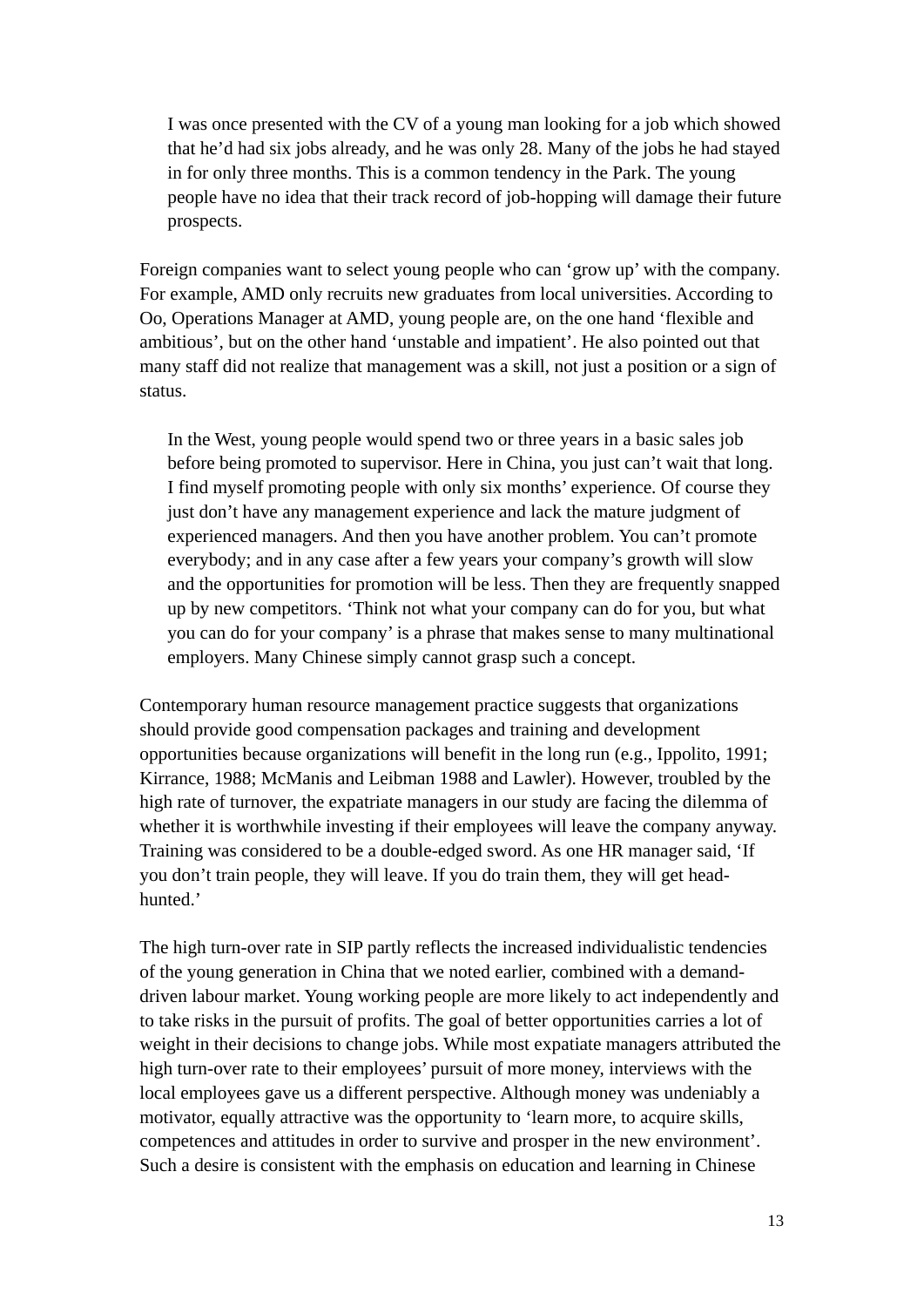culture. The younger generation has an insatiable hunger for learning western business methods (see, for example, the rapid growth of MBA programmes in China, in Goodall and Warner, 2004). However for most of them, career-planning is still a new concept. Some of the employees we interviewed held the misconception that 'the more companies I have worked for, the more experiences I have accumulated, the more opportunities I can have in the future.'

As indicated earlier, the young people working in SIP are better educated and better trained than most of the local population and are ambitious as well as adventurous. They placed great emphasis on individual achievement and expected fast career progress, much faster than is customary in most Western companies. They were also very sensitive to 'the fairness of the companies'. Some of the employees we interviewed expressed their dissatisfaction with the inequality between expatriates and local staff when it came to compensation and promotion opportunities.

 It's not only about money or position. It's all about being recognized. The company policies favor the expatriates in many ways and such arrangements send a stronger message than any corporate values: all employees are not equal. How could they blame us for disloyalty when they treat us as second class? When working becomes a way of making a living, why shouldn't we flock to the companies where we can earn more?

In order to retain well-trained local staff, expatriate managers need to pay attention to the personal ambitions and needs of their employees. Communicating clearly what the company offers in terms of longer-term training, development, and career planning is therefore a crucial part of a successful retention strategy (cf. Bjorkman et al., 1997).

Though the younger generation in China demonstrates greater individualism than their older colleagues, studies by Ralston (1999) show that they are also reluctant to completely forsake their Confucian values and continue to value long-term mutual commitment. Wong (2001) argued that organizational commitment can be developed only when the person forming this attitude has a chance to understand the organization. Foreign companies operating in China should try their best to build up positive long-term relationships with their employees. Some expatriates we interviewed stressed the importance of creating 'a feeling of being at home' or 'a sense of belonging' among the employees. Nokia is a good example of how to achieve this in China. When we visited the company, we found that 'Paul', the General Manager did not have his own office: instead, he worked in the same big office as other staff and even wore the same uniform. Paul was very proud of Nokia's corporate culture and he believed that building 'a Nokia family' through, for example, weekend social events, sponsored walks and art festivals was responsible in part for reduced turnover in Nokia. This attitude to building 'family' relationships at work was a common, and valued, feature of traditional Chinese State Owned Enterprises. 'Paul' commented on his own approach, making a connection to the Confucian values we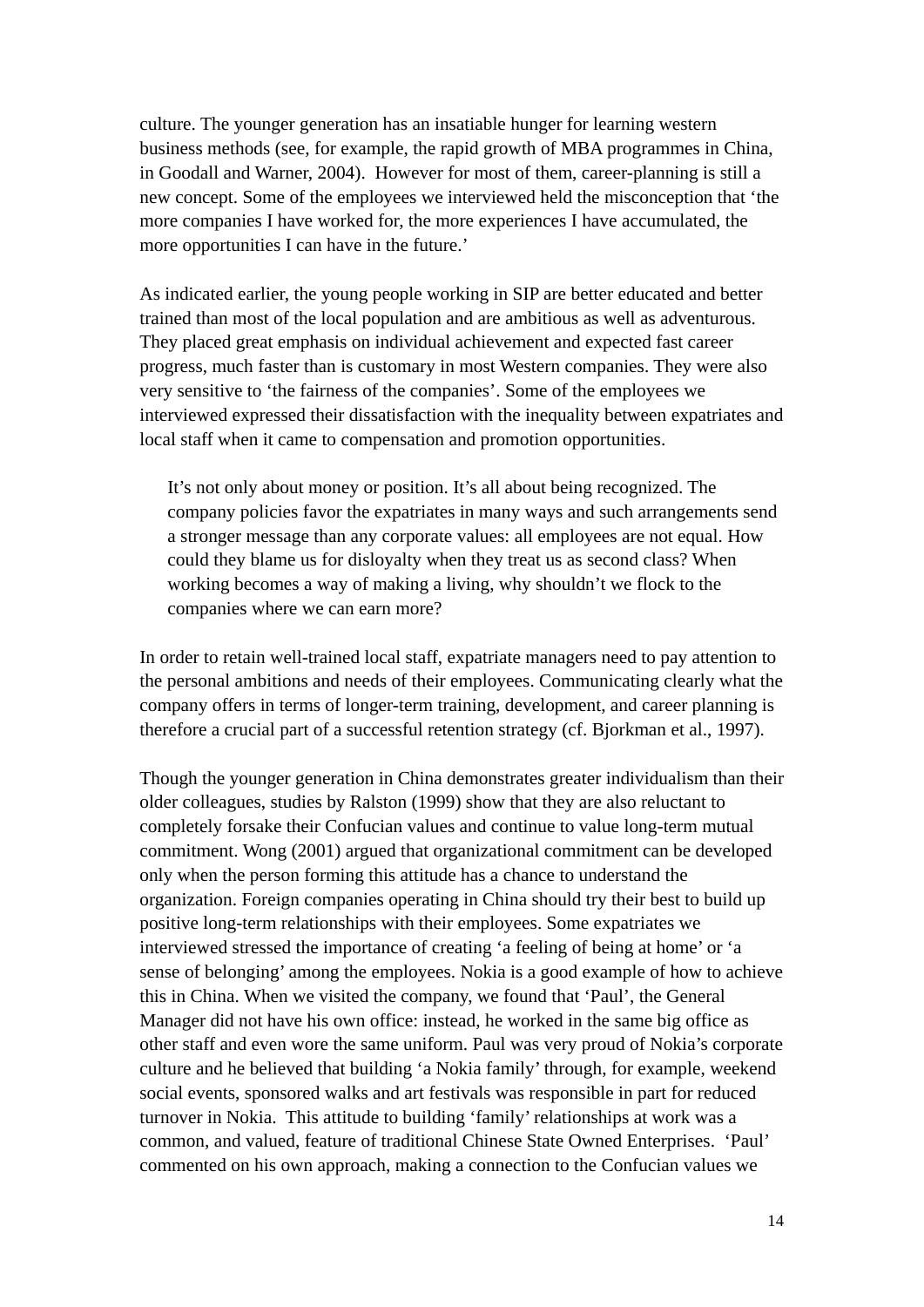discussed earlier,

Loyalty cannot be built from day one. This is particularly true in China since Chinese people value long-term relationships. So we emphasize emotional investment and make the employees feel that this company is not just a place where they come to work. This strategy at least make them think twice about saying 'yes' when the head-hunter calls.

Given the fact that many younger Chinese workers are still 'immature' in their attitude to career planning, foreign organizations could do more to educate Chinese job applicants about the long-term workings of the labour market in a market economy.

'The fairness of the company' is also important for the retention of staff (Bjorkman and Lu, 1999). Recent studies in China have found that both distributive and procedural justice has positive effects on employees' organizational commitment. Procedural justice suggests that people will be more committed to solutions and processes, even if they are not perceived to be in their best personal interests, if they feel fully involved in the decision-making process. Trust plays an important role in determining employees' organizational commitment (Wong, 2000). Thus, foreign investors may benefit by emphasizing staff involvement in transparent, open decisionmaking procedures, particularly with regard to the allocation of material rewards (Wong, 2001).

## **5. Responsibility and Motivation**

The issue of individual accountability also came to the fore in the daily operation of foreign companies in SIP. Local staff found being given responsibility for a task and being asked to exercise their own initiative very daunting. As a result, training for empowerment has become one of the biggest challenges faced by expatriate managers working in China. As one of our expatriate interviewees commented,

Staff often expects to be told in detail everything that they have to do. If the slightest variation in the expected situation occurs, they will immediately, without thinking, ask what they should do. Responsibility and decision-making are, for them, to be avoided at all costs. They don't think about the rewards of doing a good job; they contemplate, with horror, the possible punishments they may suffer for making a mistake. So, you just can't operate with a management style that focuses on delegation and individual autonomy, at least not for some time.

One expatriate manager in Gates Unitta told us that she had to write out long lists for key staff describing exactly how things should be done. 'The check-lists are a good stress-reducer for them. They feel that if they follow the check-list exactly, they can't go wrong'. Visible management is also very important in China. The managers have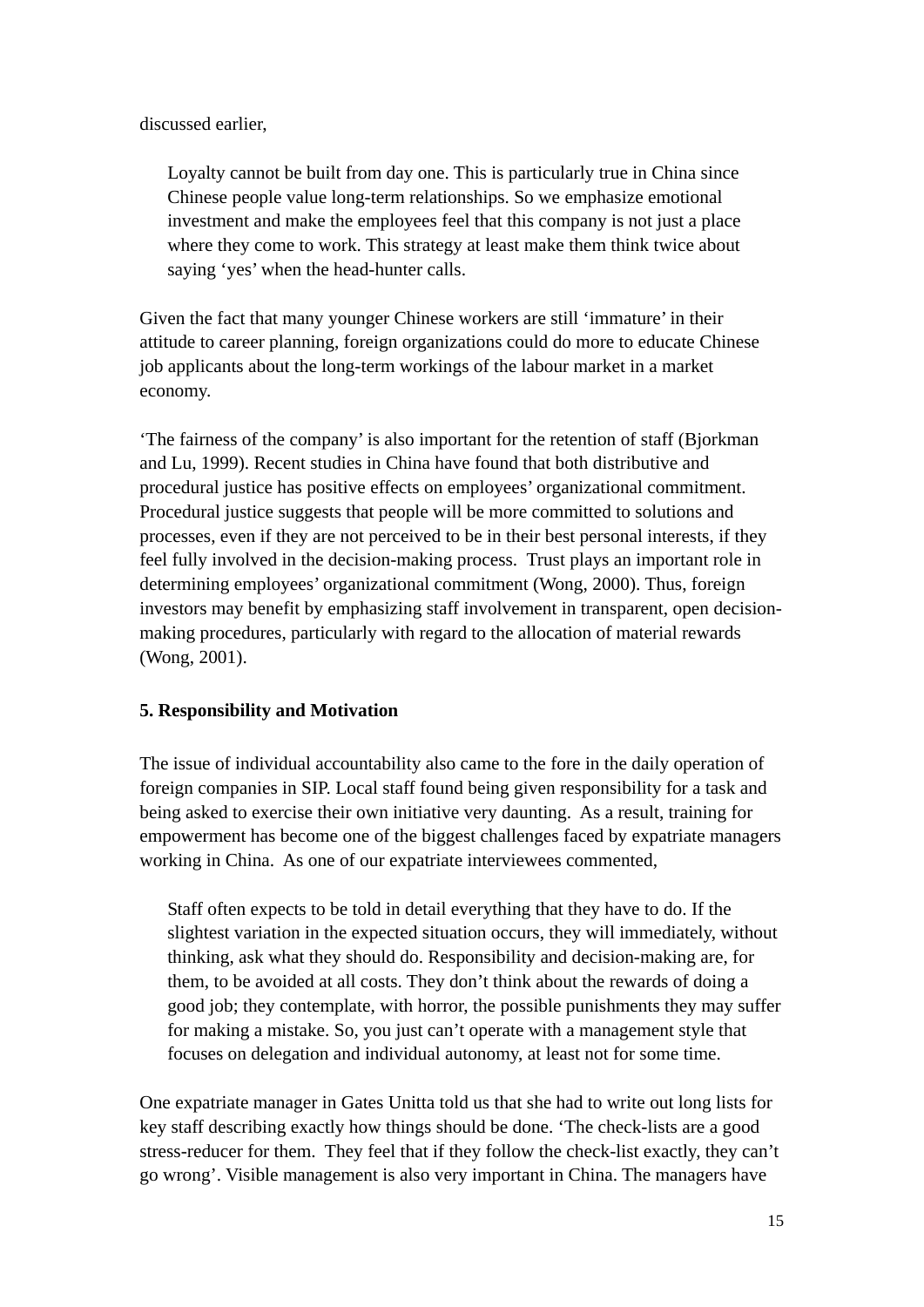to be seen to be walking around keeping an eye on things. Several managers also mentioned the parent-child relationship between them and the local staff.

I tend to treat my staff here like we're all members of a family, and I am father, or big brother, or whatever. I think staff in the UK would feel that I was being patronizing, interfering, rule-obsessed, bossy and even insulting to them if I treated them as I do my staff in China. I would not last three minutes if I did this in Britain, but this does work in China. I copied my own mother, combining strictness and laying down rules with caring and fairness, and of being quite clear about when they've done well and when they've made mistakes. Sometimes I think I can't do it, treating my staff as if they are kids.

Hofstede's power distance dimension may be important in explaining this problem. Power distance refers to the acceptance of uneven power distribution within organizations and it is reflected in the employees' different behaviors towards supervision. Chinese people come from a relatively high power distance culture and researchers have suggested that employees in such countries tend to readily accept decisions handed down by their supervisors, and even resist participation in decisionmaking because of their unquestioning attitudes toward their supervisors (Graf et al, 1990). The manager's comments above about his paternal approach to management in China are exactly in line with a poorly understood aspect of power distance. What do subordinates expect in return for obedience and loyalty? They expect protection and care: exactly what a good father or mother would provide. Expatriate managers will often pay less attention than expected to these aspects of the boss-subordinate relationship in a high power distance culture. The avoidance motive (McClelland, 1987) may also be high in China, where employees like guidance and there is often a fear of making mistakes, resulting in inaction. This can lead to passive subordinate behaviour in the workplace and a consequent need for a high level of supervision. The move from passive, manager-dependent behaviour to empowerment requires foreign managers to pay much more attention to careful step-by-step delegation than they may be used to in other locations.

The expectations and assumptions of expatriate managers might exacerbate the reluctance to accept responsibility and take initiative among many Chinese employees. In traditional Chinese State-Owned Enterprises where high formality, low disclosure and openness, as well as a high degree of centralization are still common, managers exercised almost total control over the lives of their staff. Expatriate managers, on the other hand, can too quickly give much more room for initiative and privacy, seek to encourage creativity and take little direct responsibility for the employee's performance or behavior. Staff are expected to know what to do and take full responsibility for results. Although the idea of empowerment is now familiar in China local staff often need time and careful support in order to change their mindset: they often still expect expatriate managers to be much more hands-on and supportive. A Malaysian expatriate manage noted: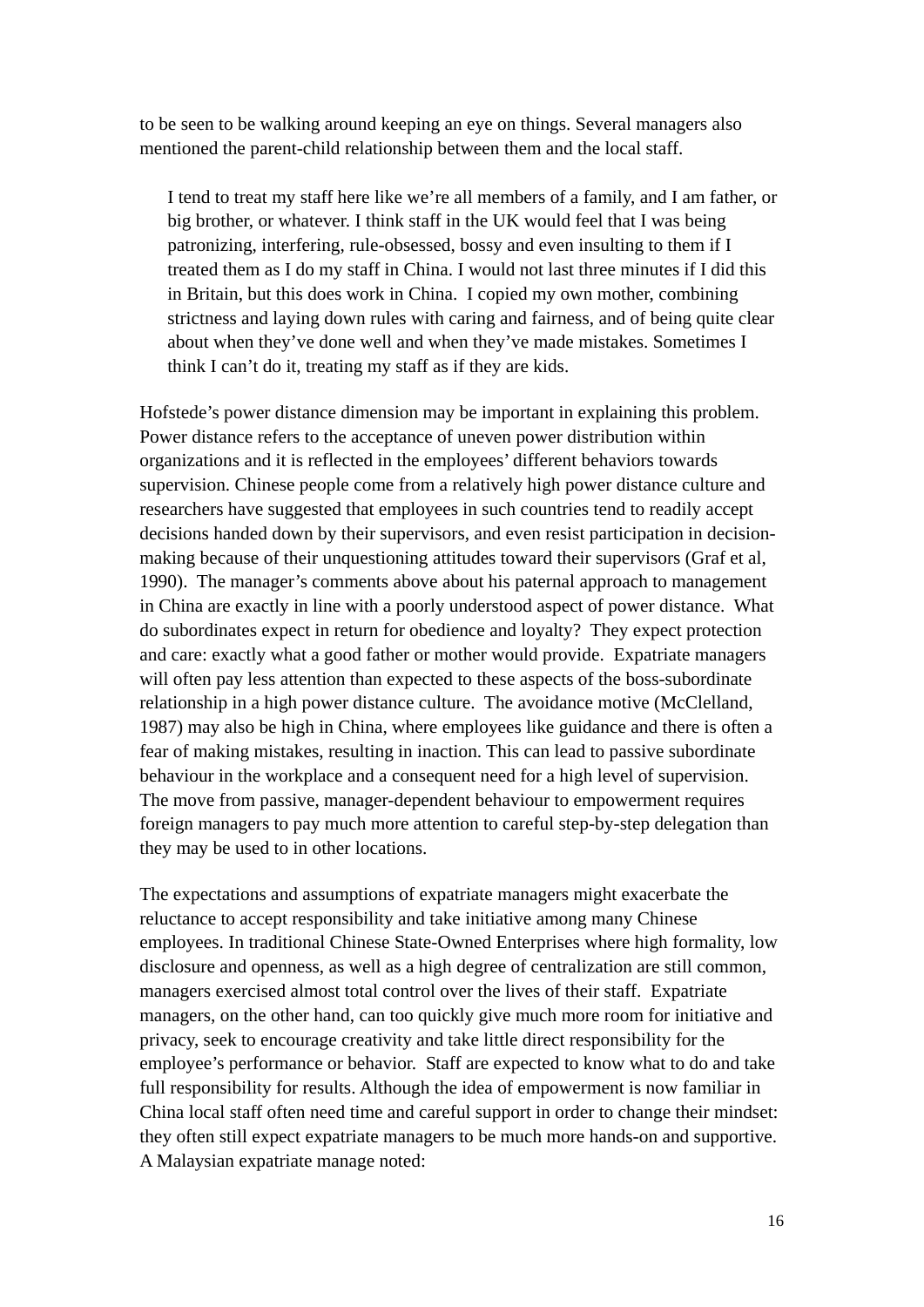As the expatriate boss, you must be an expert in the processes of the company, and know them minutely, otherwise you will lose your mandate as the boss. You have to tell everyone how to do things. If you don't know the processes, things will go wrong, and your position will weaken.

All the expatriates we interviewed were very concerned about the best way to motivate local staff. For 'Kristina', Finance and Control manager at Nokia, a good balance between delegation and guidance was important.

Make it clear that you are delegating by asking your staff to produce their own action plans. Put the ball firmly in their court-tell them you want to know exactly what plan they have, that you will then consider it and make modifications. Always be available to give them help and guidance, and don't leave them entirely on their own, but don't do everything yourself, either. Always set deadlines, or you'll have no idea when anything will get done.

'Loh' made interesting use of the importance that Chinese workers attach to 'face'.

Once an important task needed to be done, I challenged my staff by questioning their capability to carry it out. 'It's a tough job. I am afraid you cannot manage it.' Those young people were very proud and hated losing 'face', so they responded, 'I will show you I can.' And they turned out to be more active and devoted.

'Jack' talked about the importance of opening up and modernizing the minds of local staff.

The success of managing in China is not just a question of building the infrastructure. It will take you just as long to open the minds of your staff to the way foreign companies operate. You need to help them to set goals for themselves and make space for them to improve.

He also emphasized the importance of praising people for doing a good job, and of building up their sense of pride and self-confidence.

Apart from different motivating strategies, all the expatriates in our survey agreed that patience is the essence of successful management in China. 'Brian' shared us with his four golden rules for motivating his staff:

 First rule: be patient; Second rule: be patient; Third rule: be patient; Last rule: be persistent. You have to be very aggressive in building market share for your operation, but you have to be patient with your staff and persistent in motivating them. You need a split personality! You must also develop the wisdom to decide what you can and can't change. The most common mistake I see being made here in China is by expatriates wanting to change things overnight. They behave like a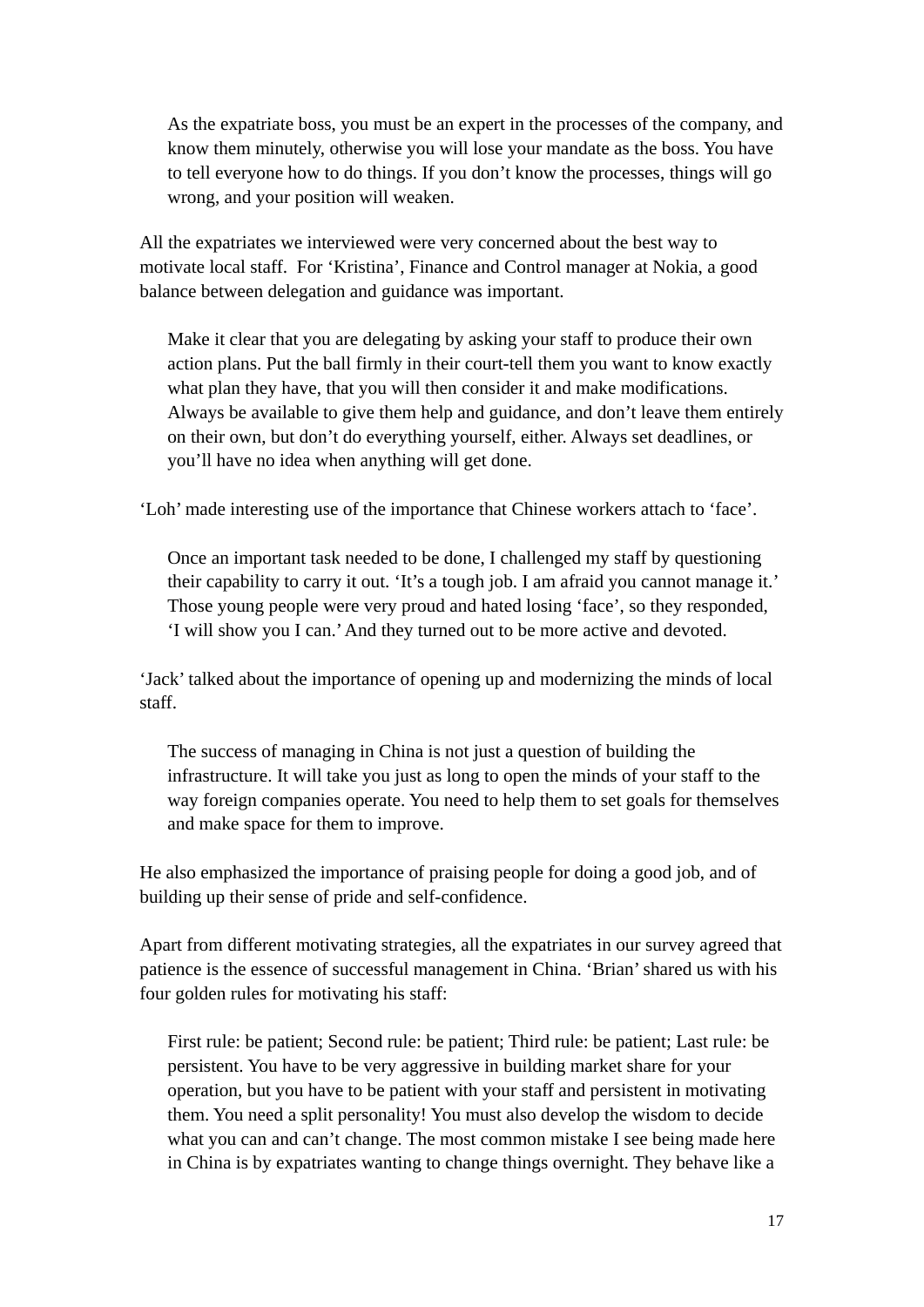bull in a china shop. They are inevitably destructive and resented by the locals motivating them to leave for other companies.

#### **6. Team or clique**

The quality of the teamwork between expatriates and local staff is critical to building and sustaining competitive advantage in the multinational (Goodall and Roberts, 2003). Kanter (1999) suggests that world-class organizations increasingly depend upon teamwork since brainpower is becoming 'to the global information economy what oil was to the industrial economy'. Since teamwork is a critical feature of organizational effectiveness expatriate managers expect to be able to achieve it in China. However, many of the expatriate managers in our SIP interviews complained that Chinese employees were unwilling to work in teams. Tom, an American manager commented:

Team does not exist in China. Local staff don't know how to work with other people at all. Those young employees may claim to be 'good team players' in the recruitment interviews, however, later in the work you will find that 'team' is only a brand-new modern Western word to them - they like talking about it but aren't able to practice it. Each of them concentrates on his or her own task and doesn't know how to cooperate with other people, especially those from different backgrounds.

Several expatriates said that there were cliques instead of teams in the company.

Some (of the cliques) are formed by members of the same department, some graduated from the same university, some came from the same town. You can see them going out arm-in-arm at lunch-time together, or chatting about the power structure of the company and their boss. There is a tradition in China of doing this. Sometimes these cliques are just social groups without any harm, but they can also be very dangerous when the inside people are just looking after their own interests with no thought of the damage they are doing to the company.

What the managers here appear to be seeing is the impact of personal relationships within an organizational setting. By placing teamwork in a cross-cultural context, Chen et al. (2000) analyze the influence of traditional Chinese culture on teamwork. They suggest that traditional Chinese culture influences modern teamwork in contradictory ways. On the one hand, the collectivist orientation, the importance of relationships *(guanxi)* and concerns for harmony in Chinese culture may facilitate crucial aspects of teamwork such as a common purpose, task interdependence and a group orientation. On the other hand, the Confucian emphasis on rigid social hierarchy and upward deference to leaders could maintain top-down control and create strong barriers to teamwork. Collectivism is not always beneficial for teamwork. It has been noted that the Chinese are collectivist, but minimally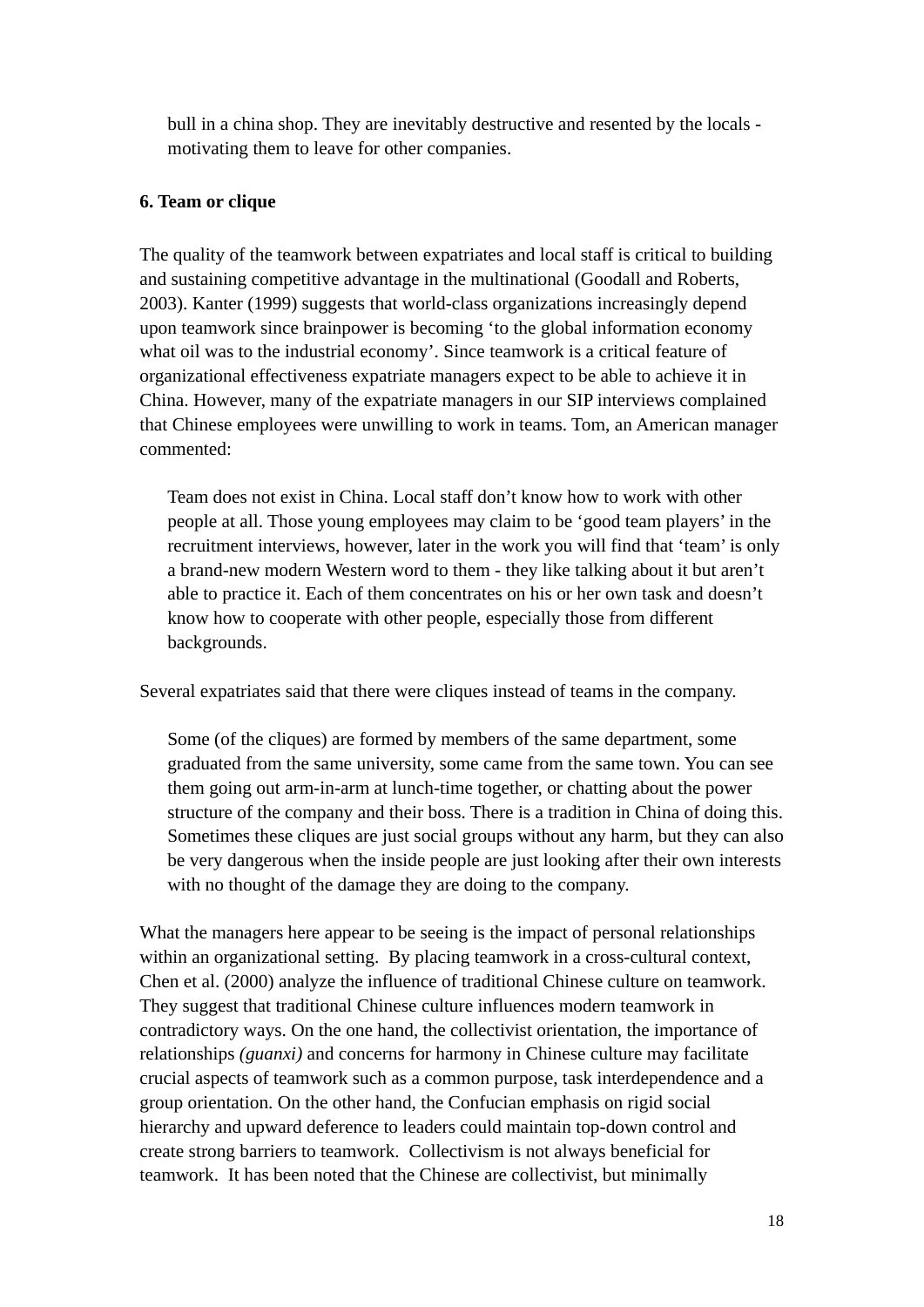integrated: the members of different *guanxi* networks may fight each other within the same company.

From the expatriate managers' (especially the Western managers') point of view, teams primarily focus on task and social and interpersonal relations tend to be secondary (though the latter relationships can be important features of teamwork). However, Chinese employees place great importance on personal relationships (*guanxi*) which extend outside the work setting. Many expatriate managers are able to make a clear distinction between work relationships and social relationships, though, of course, there is some blurring of the categories. Living in a collectivist society, the Chinese see people as part of an 'in-group' (members of their social network) or 'outgroup' (everyone else). Crucially, the social network overrides purely work relationships: it is not unknown for Chinese staff to provide sales leads and other confidential information to competitors because members of their social network work there. They have much higher confidence and trust in 'in-group' members than 'out-group' members. As a result, they will typically offer little support or help to strangers, people from other teams or people they are not fond of even within the same team. 'Mary', the HR manager of Nokia commented,

 The expatriates are achievement-oriented and they hope to focus very quickly on specific business tasks. Therefore, some expatriates complain that their employees do not know how to cooperate. The fact is that the local staff do not know the expatriate way and that their way is making a negative contribution to the effectiveness of the company.

'Relationships facilitate results.' The harmony of the team is, of course, very important in China. Given the cultural preferences for social network relationships described above, team-building in China is likely to require a great deal more time and effort than in many other locations. However, in our interviews with local staff, we found that the absence of time-tested relationships between expatriates and Chinese staff could be damaging to team performance.

 Most foreign managers do not choose to stay long, usually two or three years because they have better opportunities back home. It takes time to really know your boss and adapt to his management style. However, it is very likely that when a compatible working relationship is built, he or she is ready to leave. Rome was not built in a day, neither was a team in China.

If Chinese employees believe that they can trust their bosses and can develop a personal relationship with them then the team is likely to function more smoothly. A foreign general manager was highly praised by local staff because he seemed to have a 'feel' for Chinese culture. He knew when to offer small gifts, for example, and knew when to use inaction rather than action to solve a 'sticky' personnel problem. He developed the team by following local customs and started a program in his company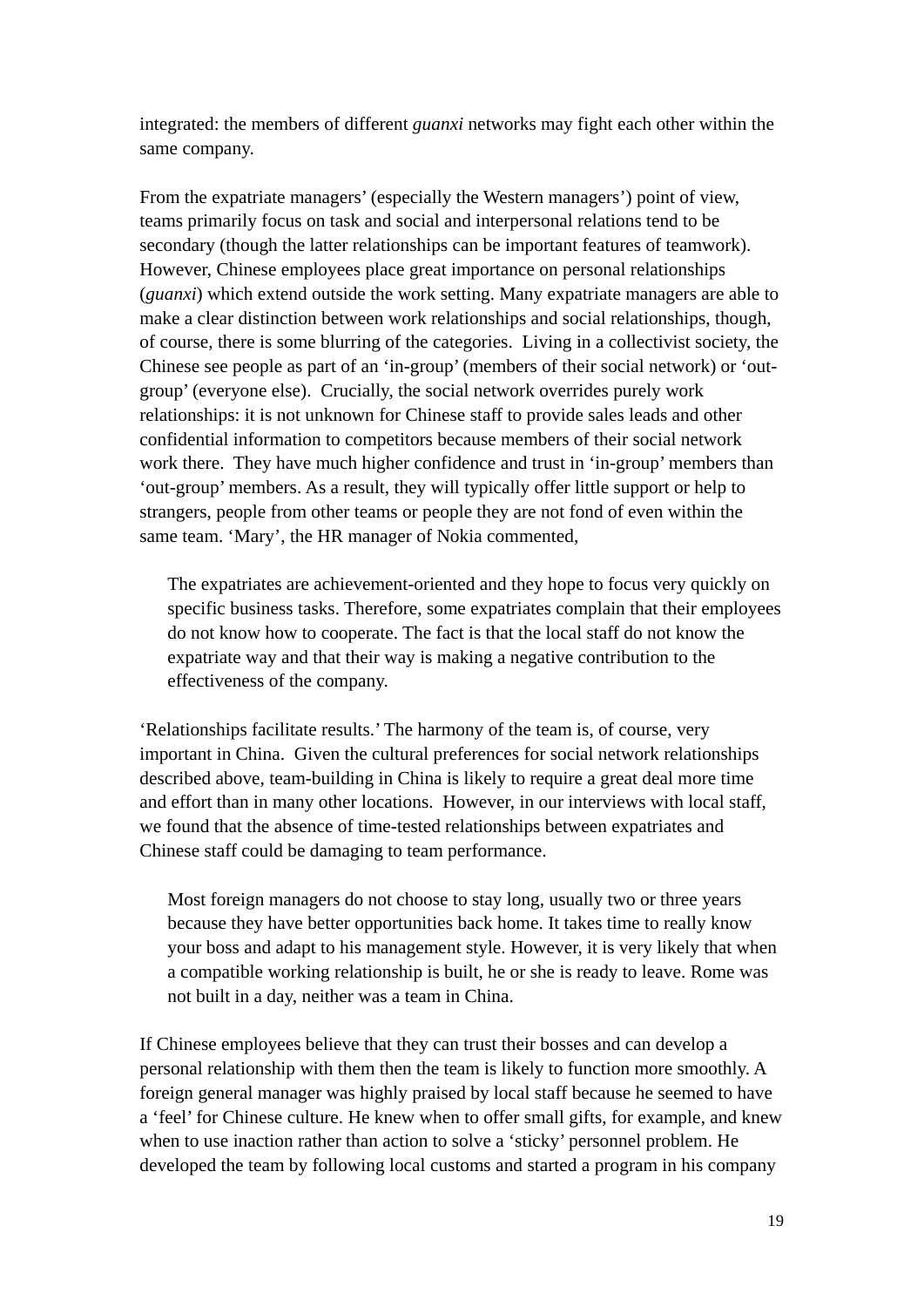whereby all the company's supervisors visited all their subordinates' families at least once a year. Again, this latter behaviour is perfectly recognizable from traditional State Owned Enterprise management.

Perceived fairness is another important quality of the expatriate manager who manages a successful team in China. As 'Loh' pointed out,

 When running your team like a 'family', you must also be seen to treat everyone the same and have a reason for everything you do. You must also encourage your staff to be impartial and to avoid making choices on personal grounds. Emphasize the point that making the right decision is essential to the company as a whole. Since everything is personal in China, it needs considerable efforts to achieve this. But remember: a team is created!

#### **Conclusions and Implications**

In this article, we focused on seven broad issues: culture shock; language barriers; miscommunication with local staff; staff turnover; empowerment and motivation; and teamwork. In each of these areas we have let the interviewees, both Chinese and expatriate talk about their frustrations and, occasionally, their proposed solutions, using *qualitative* analysis, in order to get an understanding *in depth*. Our main guiding hypothesis was that: *the more the expatriate managers 'fits' in with the crosscultural context in which he or she find themselves, the greater their managerial effectiveness.* In this final section, we will emphasise what we see as important threads in the responses and as providing positive support for the above hypothesis.

Firstly, 'reality' is socially created: it is perfectly possible for a foreign manager in China to believe that he or she is doing the right, reasonable thing, but for this action or attitude to be interpreted negatively. A focus on task to the exclusion of social relationships can seem inhuman; the exhortation to take responsibility and show initiative can look unreasonable and frightening; the invitation to 'brainstorm' simply masks the realities of decision-making power; and a demand for quick answers in a meeting is simply to push for glib answers, to substitute noise for real thinking. Assumptions about why a certain process or management style is used need to be shared and explored. It is clearly not enough to simply transfer 'Western' practices without reflecting on what they might look like through a different cultural lense.

If staff turnover is a problem, then it might be useful to exploit the Chinese desire for close relationships and networks. Make sure key Chinese staff has the opportunity to build relationships both locally and at the headquarters. In a separate investigation (Goodall and Roberts, 2003?) we met an oil company employee in Beijing who turned down an offer of higher pay from a rival company precisely because of his investment in building relationships with expatriate staff in China and Europe, relationships which helped him achieve and exceed his targets. In addition use the Chinese respect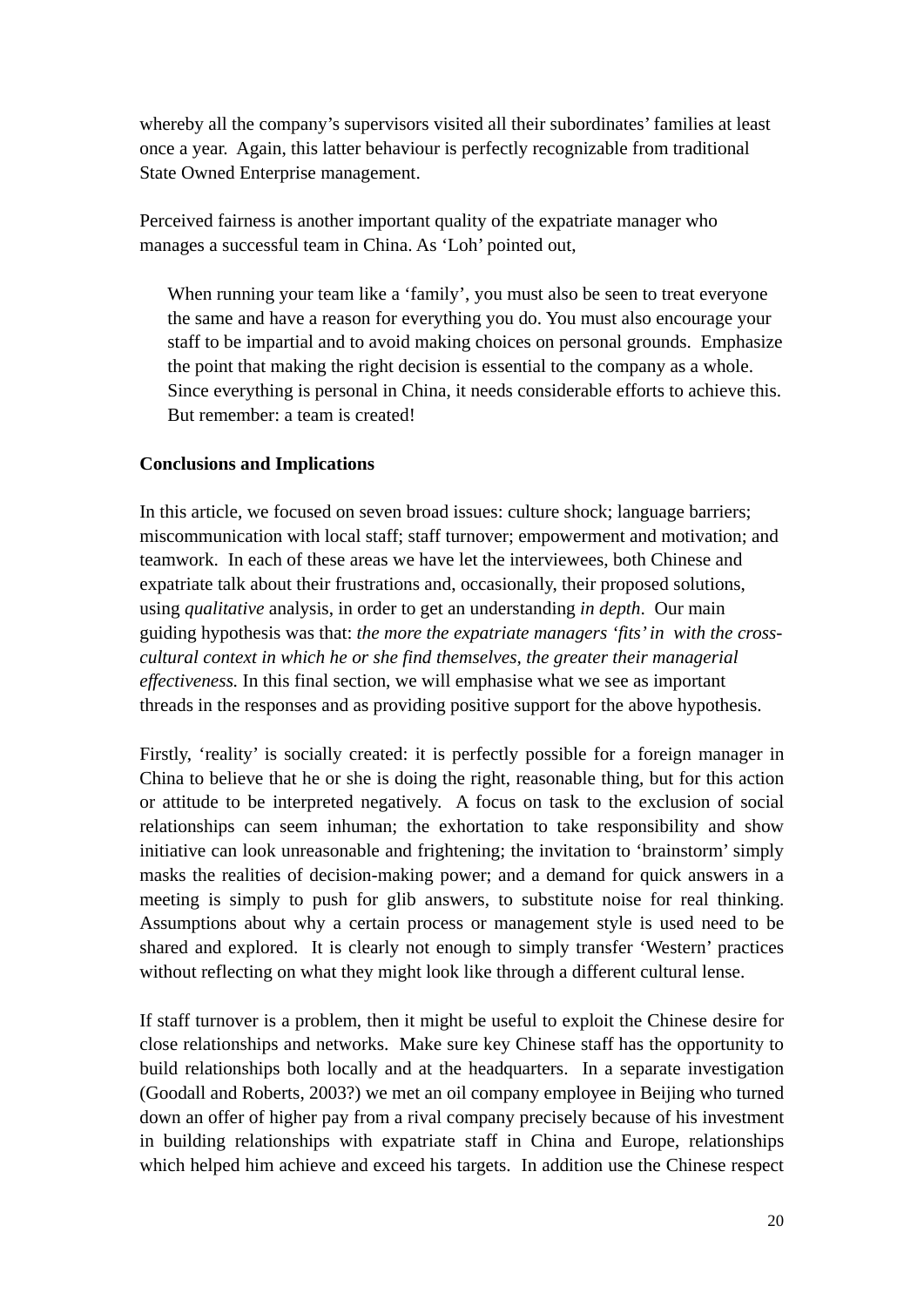for learning and development: map out and communicate a long-term plan for training and career development. Hold expatriate managers accountable for the retention of key Chinese staff and make sure that they understand the importance of developing close personal relationships.

If empowerment is an issue, then the problem might not just be the attitudes of Chinese staff. Explore the possibility that expatriate managers have taken for granted the idea that empowerment will be welcomed. Look also at the way the gap between subordinate dependence on the manager and empowerment is being bridged. You should be seeing careful, step-by-step delegation accompanied by training and close support from the manager.

Look for cultural experts, particularly in the HR function, to guide and inform both local and expatriate staff. Take seriously the idea that technology and procedures will not deliver the desired results without the right mindset. Like Kodak, take the impact of cultural difference on quality and performance seriously enough to invest in training. Create a space where assumptions can be explored and negotiated: what aspects of your routine management behaviours look strange to local staff? To get at the truth, of course, you may need to take the *Chinese* solution to difficult conversations and use an intermediary.

## **Appendix 1: Interview Questions**

- 1. Adjustment issues:
- a. What is your primary motivation to work in China?
- b. Did you get any pre-departure cultural training before you came to China? What are the sources of the knowledge about China? Are they useful?
- c. What difficulties are you encountering as a western manager working in China?
- d. What do you think are the reasons for these difficulties?
- 2. Barriers to cross-cultural working:
- e. What would you say holds up the smoothing working?
- f. Can you compare the difference between working in a cross-cultural team and a purely western team?
- 3. Skills, knowledge, and learning
- g. What knowledge and skills would you say the western managers should learn or improve to better cope with working in China?
- h. What have you learned from your Chinese colleagues and employees?

#### **Bibliography**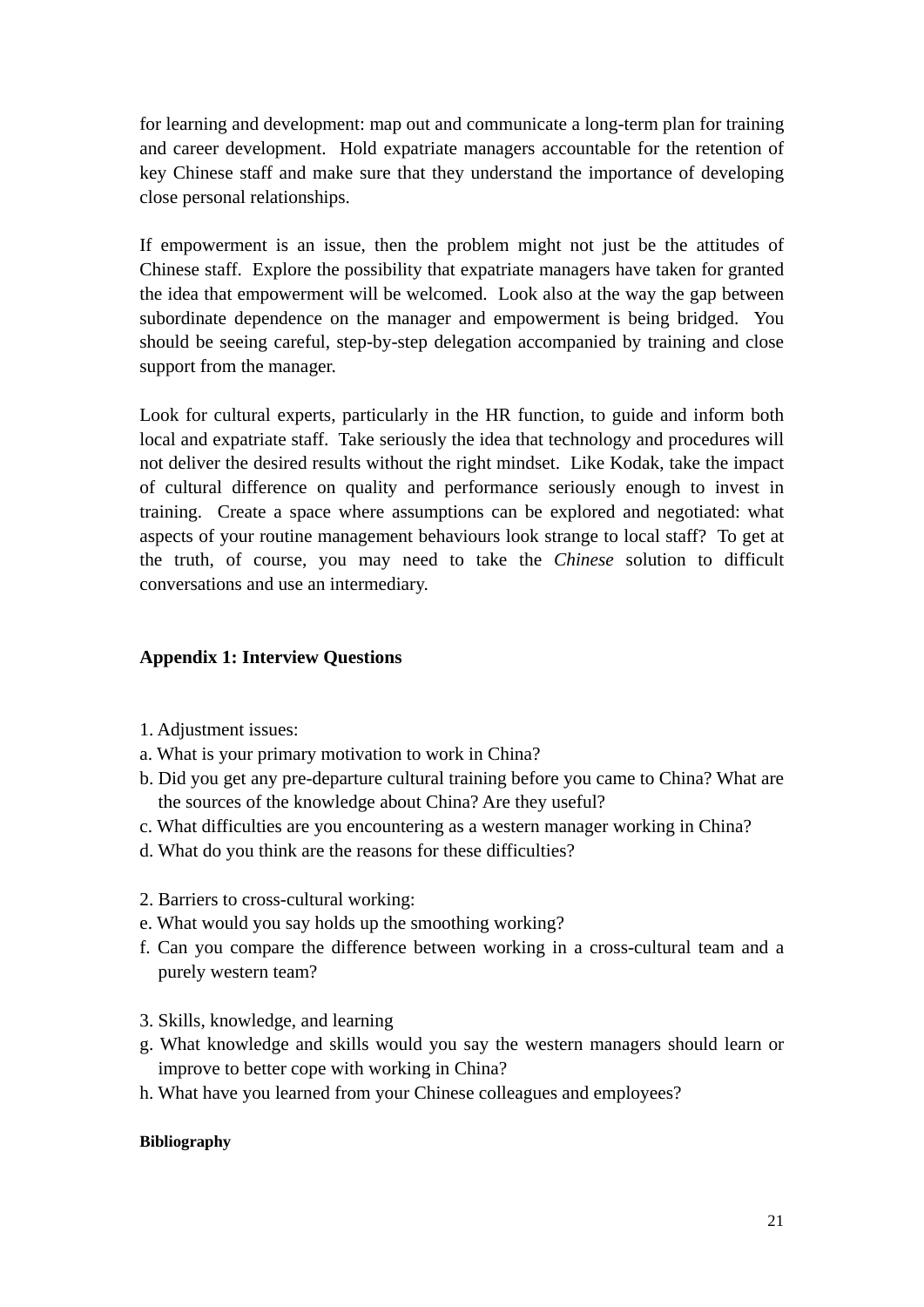*Adler, N., 1983 Cross-cultural management Research: the ostrich and the trend. Academy of Management Review 8/3: 26-232.*

*Adler, N., 1997 International Dimensions of Organzational Behavior,Third Edition S. Western College Publishing, Cincinnati, Ohio.*

*Brannen, M.Y., & Salk, J.E., 2000. Partnering Across Borders:* 

*negotiating organizational culture in a German-Japanese joint venture.* 

*Human Relations, 53:4, 451-487.* 

*McSweeney, B., 2002. Hofstede's Model of national cultural differences and their consequences: a triumph of faith – a failure of analysis. Human Relations 55(1): 89- 118* 

*Child, J., 1981. Culture, Contingency and Capitalism* 

*in the Cross-national Study of Organizations, 303-356 in Research in Organizational Behavior, Vol 3. in Cummings , L.L. and Staw, B.M. (eds) . JAI Press: Greenwich, CT.* 

*Gomez-Mejia, L.R., & Palich, L.E., 1997. Cultural Diversity and the Performance of Multinational Firms. Journal of International Business Studies, 28, 2: 309-335.* 

*Goodall, K., 2002, Managing to Learn: from cross-cultural theory to management practice, in Warner, M & Joynt, P.,(eds). 2002, Managing Across Cultures, 2nd edition, Thomson: London.* 

*Goodall, K & Warner, M (2003) Kodak in China, 273-274* 

*in Gooderham & Nordhaug, International Management, Blackwell:Oxford.* 

*Goodall, K., & Warner, M, 2004. HRD in the People's Republic: The MBA with Chinese Characteristics. Journal of World Business, 39, pp 311-323.* 

*Hall, E. T (1959) The Silent Language, Doubleday, New York.* 

*Hall, E.T., & Hall M.R., (1990). Understanding Cultural Difference.* 

*Intercultural Press, Yarmouth, M.E.* 

*Hampden-Turner, C., & Trompenaars, F., 2000. Building Cross-Cultural Competence. Wiley, London* 

*Hofstede, G. (1980) Culture's Consequences. Sage, London.* 

*Hofstede, G. (1991) Culture and Organizations.: Software of the Mind,* 

 *Intercultural Cooperation and Its Importance for Survival , McGraw-Hill, London.* 

*Kluckhohn, F. & Strodtbeck, F.L. (1961) Variations in Value Orientations Greenwood Press, Westport, CT.* 

*Schneider, S.C., & Barsoux, J-L. (1997) Managing Across Cultures London, Prentice Hall.* 

*Selmer, J. 1998 [ed.] International Management in China: Cross-cultural issues, London: Routledge.* 

*Sondergaard, M. (1994) Hofstede's Consequences: a study of reviews, citations, and replications, Organization Studies, 15:3 pp 447* 

*Terpstra, V., & David, K. (1985) The Cultural Environment of International Business Southwestern Publishing, Cincinnati, Ohio.* 

*Triandis, H.C. (1992) Cross-cultural Industrial and Organizational Psychology, 103- 172, in Handbook of Industrial and Organizational Psychology, Vol 4,*